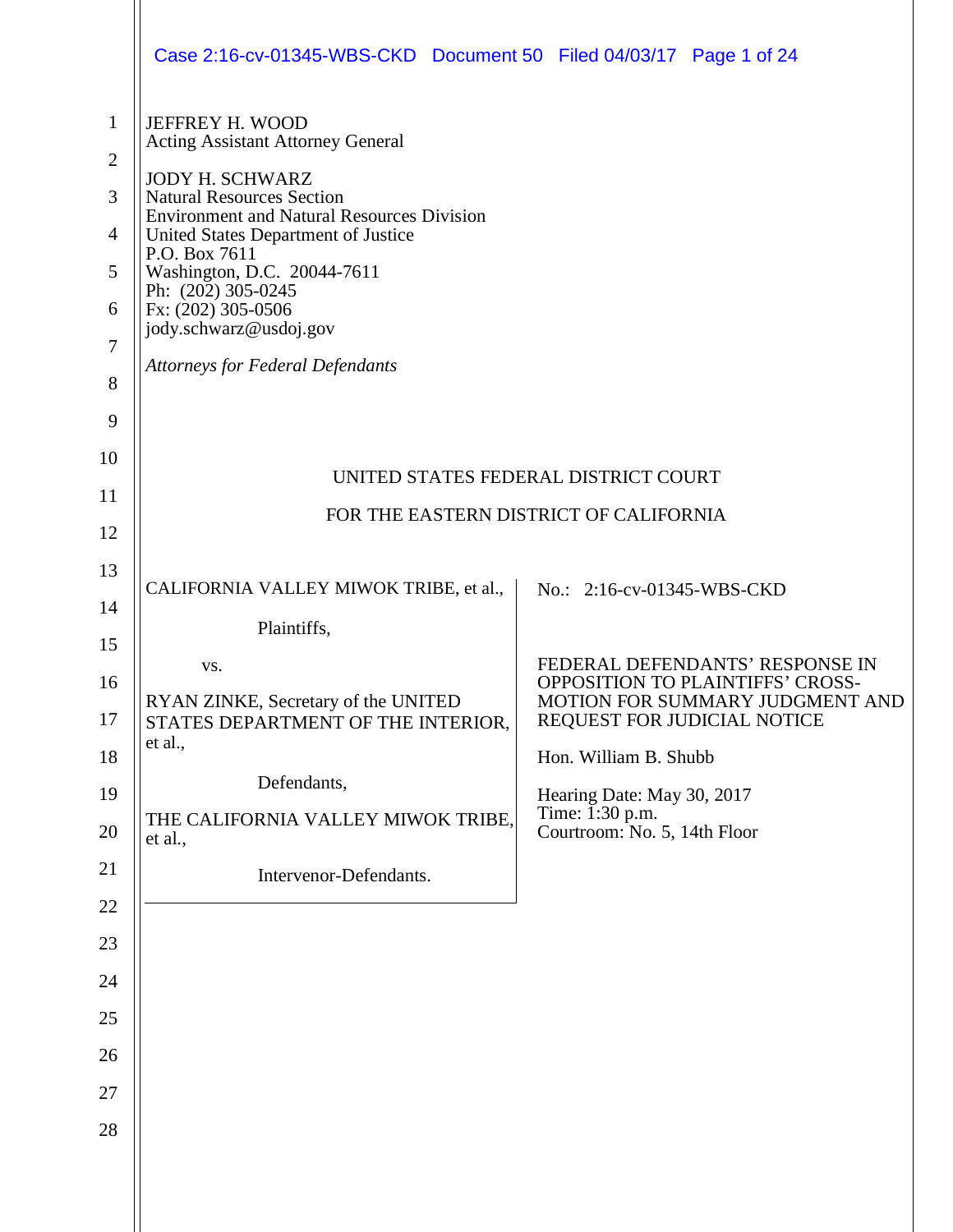|      | <b>TABLE OF CONTENTS</b>                                                       |
|------|--------------------------------------------------------------------------------|
| I.   |                                                                                |
| Π.   |                                                                                |
|      | A.                                                                             |
|      | <b>B.</b>                                                                      |
| III. |                                                                                |
|      | A.                                                                             |
|      | <b>B.</b>                                                                      |
| IV.  |                                                                                |
|      | The D.C. Federal Courts Rendered Determinations about Tribal<br>A.             |
|      | The December 2015 Decision Properly Considered the Import of the<br><b>B.</b>  |
|      | $C$ .<br>The Assistant Secretary had the Authority to Consider the Validity of |
|      | D.                                                                             |
|      | 1.                                                                             |
|      | 2.                                                                             |
|      | Recognition of Ms. Burley as Person with Authority  11<br>3.                   |
|      | 4.                                                                             |
|      | Membership in Unorganized Tribes and Rancherias  13<br>5.                      |
| V.   | OPPOSITION TO PLAINTIFFS' REQUEST FOR JUDICIAL NOTICE AND                      |
| VI.  |                                                                                |
|      |                                                                                |
|      |                                                                                |
|      |                                                                                |
|      |                                                                                |
|      |                                                                                |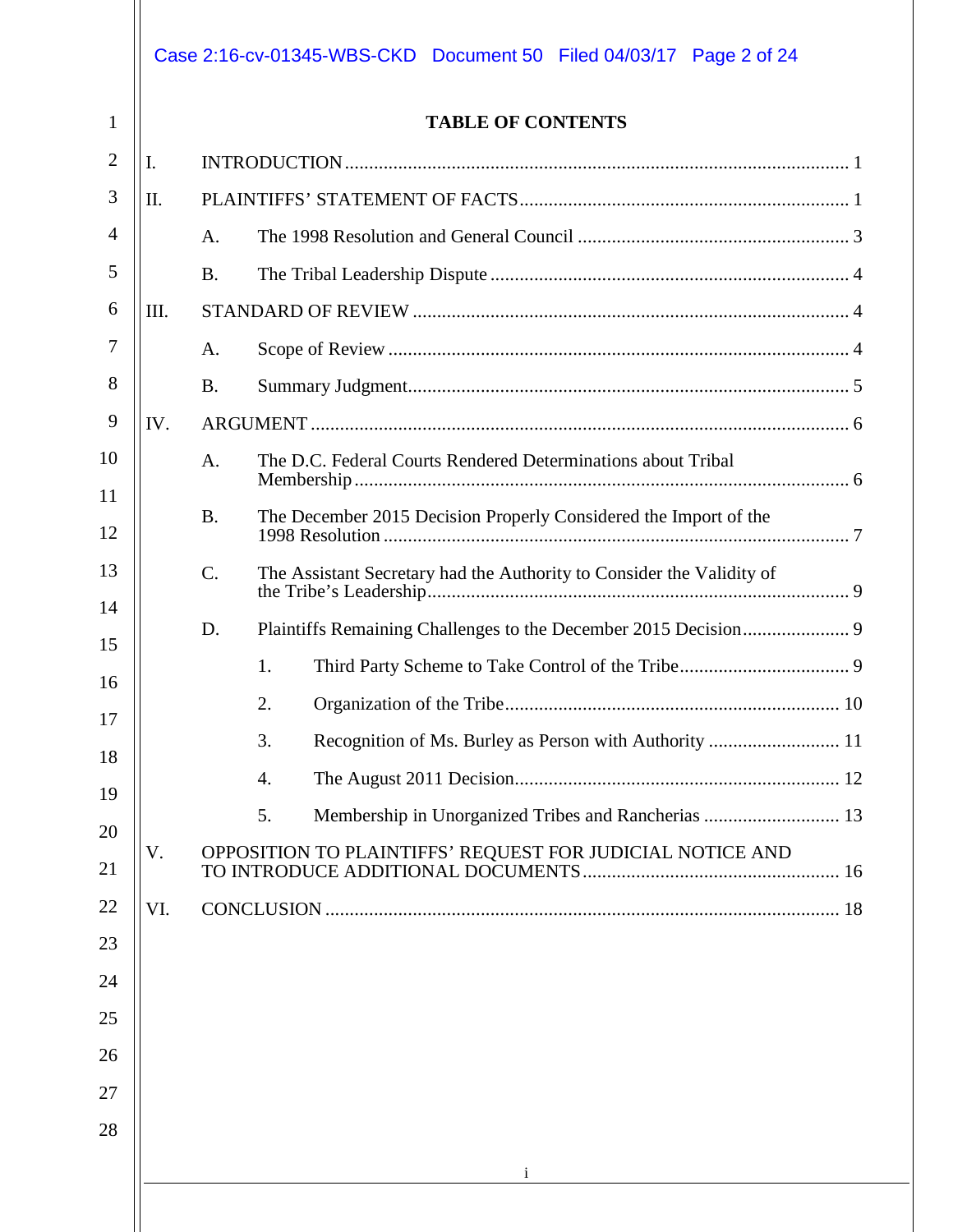## Case 2:16-cv-01345-WBS-CKD Document 50 Filed 04/03/17 Page 3 of 24

1

### **TABLE OF AUTHORITIES**

| $\overline{2}$ | <b>Cases</b>                                                                                   |
|----------------|------------------------------------------------------------------------------------------------|
| 3              |                                                                                                |
| $\overline{4}$ | Alan-Wilson v. Acting Sacramento Area Director, 1998 I.D. LEXIS 85; 33 IBIA 55 (IBIA 1998) 14, |
| 5              | 15                                                                                             |
| 6              |                                                                                                |
| 7              |                                                                                                |
| 8              |                                                                                                |
| 9              |                                                                                                |
| 10             |                                                                                                |
| <sup>11</sup>  | California Valley Miwok Tribe v. Salazar, 967 F. Supp. 2d 84 (D.D.C. 2013)  8                  |
| 12             |                                                                                                |
| 13             |                                                                                                |
| 14             | Ctr. for Biological Diversity v. Fish & Wildlife Serv., 450 F.3d 930 (9th Cir. 2006)  18       |
| 15             |                                                                                                |
| 16             |                                                                                                |
| 17             |                                                                                                |
| 18             |                                                                                                |
| 19             |                                                                                                |
| 20             | Motor Vehicle Mfrs. Ass'n v. State Farm Mut. Auto. Ins. Co., 463 U.S. 29, 43 (1983)  4         |
| 21             |                                                                                                |
| <u>22</u>      |                                                                                                |
| 23             |                                                                                                |
| 24             |                                                                                                |
| 25             | San Luis & Delta-Mendota Water Auth. v. Jewell, 747 F.3d 581 (9th Cir. 2014) 18                |
| 26             |                                                                                                |
| 27             |                                                                                                |
| 28             | United Tribe of Shawnee Indians v. United States, 253 F.3d 543 (10th Cir. 2001)                |
|                | $\overline{\mathbf{u}}$                                                                        |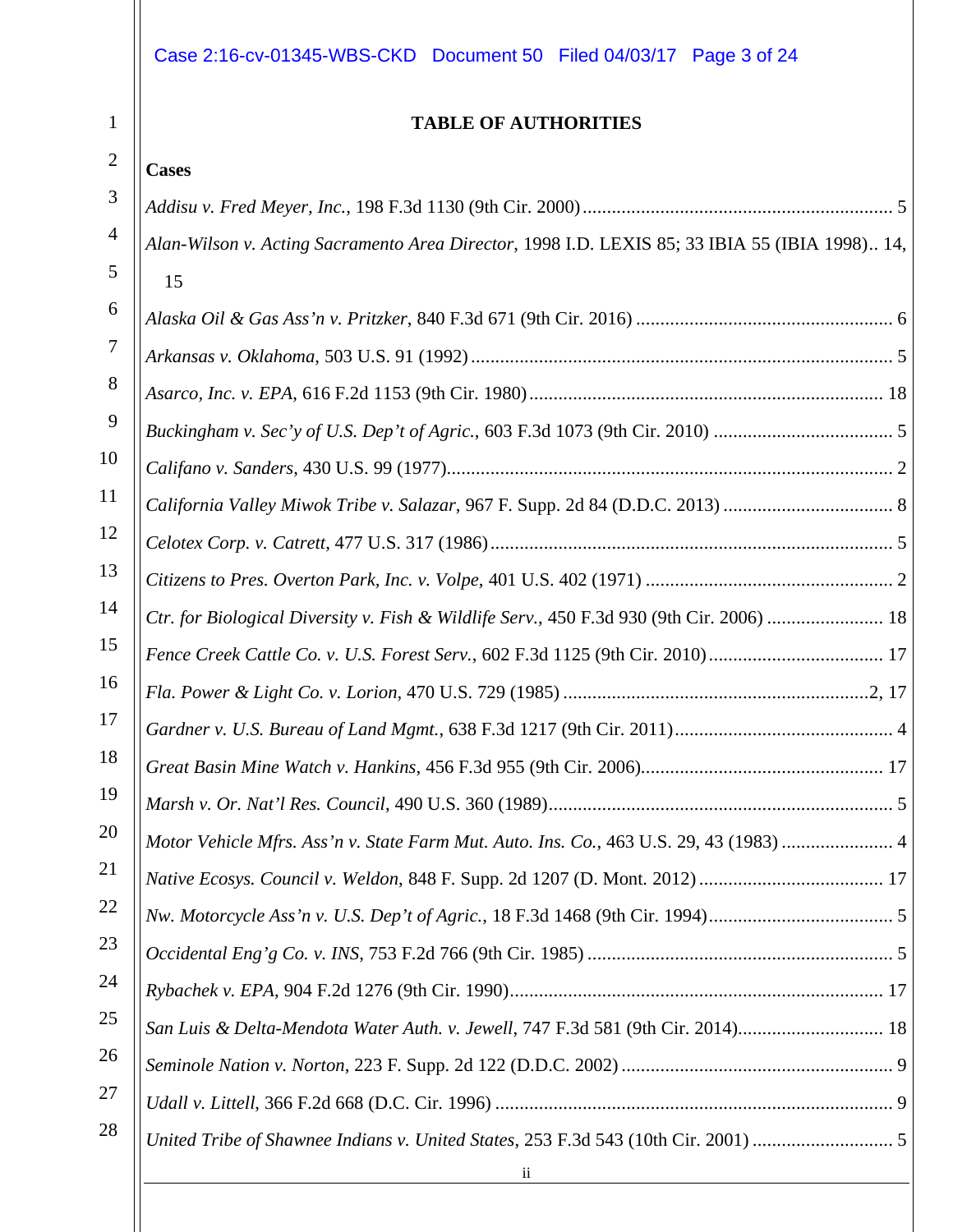# Case 2:16-cv-01345-WBS-CKD Document 50 Filed 04/03/17 Page 4 of 24

| $\mathbf{1}$   | Vt. Yankee Nuclear Power Corp. v. Natural Res. Def. Council, Inc., 435 U.S. 519 (1978)2, 17 |
|----------------|---------------------------------------------------------------------------------------------|
| $\overline{2}$ | <b>Statutes</b>                                                                             |
| 3              |                                                                                             |
| $\overline{4}$ |                                                                                             |
| 5              |                                                                                             |
| 6              |                                                                                             |
| $\tau$         | <b>Rules</b>                                                                                |
| 8<br>9         |                                                                                             |
| 10             |                                                                                             |
| 11             |                                                                                             |
| 12             |                                                                                             |
| 13             |                                                                                             |
| 14             |                                                                                             |
| 15             |                                                                                             |
| 16             |                                                                                             |
| 17             |                                                                                             |
| 18             |                                                                                             |
| 19             |                                                                                             |
| 20             |                                                                                             |
| 21             |                                                                                             |
| 22             |                                                                                             |
| 23             |                                                                                             |
| 24             |                                                                                             |
| 25             |                                                                                             |
| 26             |                                                                                             |
| 27             |                                                                                             |
| 28             |                                                                                             |
|                | $\rm iii$                                                                                   |
|                |                                                                                             |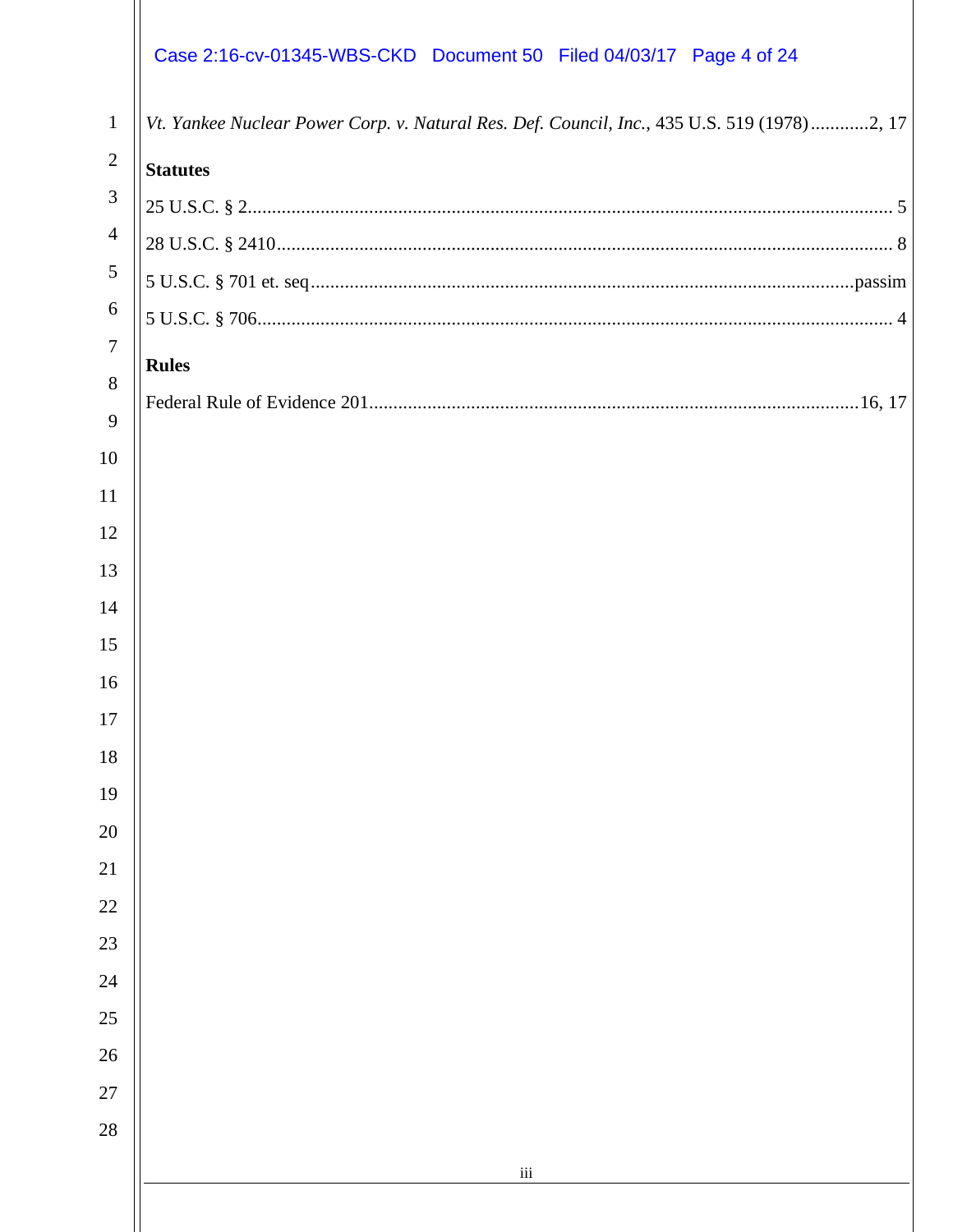#### <span id="page-4-0"></span>**I. INTRODUCTION**

The issue before the Court is whether the Assistant Secretary's December 2015 Decision finding that (1) the CVMT's membership consists of more than five people and (2) a 1998 General Council is not the Tribe's valid representative is arbitrary and capricious under the Administrative Procedure Act. In their Cross-Motion for Summary Judgment, Plaintiffs fail to demonstrate that the decision is arbitrary and capricious or otherwise not in accordance with law. Plaintiffs focus their argument on allegations of time-barred claims and fraud committed by third parties, but none of these matters have any relevance on the decision they challenge today. Rather, the Assistant Secretary, after careful review of the record before him, offered a reasoned explanation for the findings that CVMT's membership consists of more than five people and that a 1998 General Council is not the Tribe's valid representative. The Assistant Secretary's December 2015 Decision was made after consideration of all the relevant factors and is entitled to substantial deference. The Court should uphold the decision and deny Plaintiffs' Cross-Motion for Summary Judgment.

Plaintiffs also submitted a Request for Judicial Notice of extra-record documents in conjunction with their cross-motion for summary judgment. In light of the Court's order requiring the parties to file any motions to supplement the record by February 6, 2017, Plaintiffs' belated attempt should also be denied.

#### <span id="page-4-1"></span>**II. RESPONSE TO PLAINTIFFS' STATEMENT OF FACTS**

In their Statement of Facts and Argument, Plaintiffs cite to and rely upon many documents that are not part of the administrative record and that were not directly or indirectly considered by the Assistant Secretary. *See* ECF No. 44-1 at 9-10, 15-7, 21-23, 25-26, 29-33 (Pls.' Mem. of P. & A. in Supp. of Pls.' Mot. for Summ. J. (Pls.' Mot.) citing to documents attached to Pls.' Request for Judicial Notice, ECF No. 45). Plaintiffs, however, cannot rely on these documents to serve as the basis for any facts in this case. The Court reviews Plaintiffs'

Federal Defendants' Response in Opposition to Plaintiffs' Cross-Motion for Summary Judgment and Request for Judicial Notice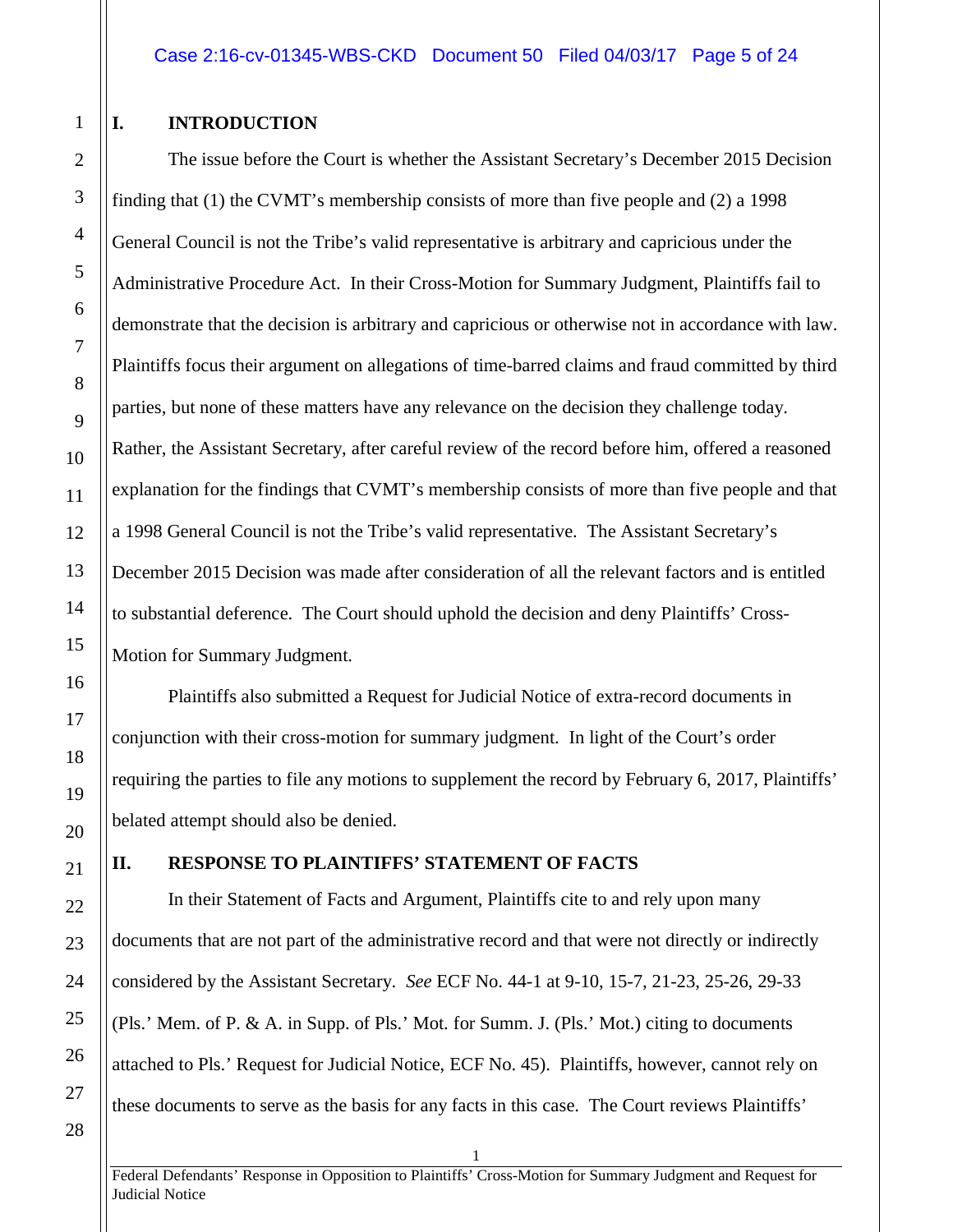#### Case 2:16-cv-01345-WBS-CKD Document 50 Filed 04/03/17 Page 6 of 24

challenge to the December 2015 Decision under the Administrative Procedure Act ("APA"), 5 U.S.C. § 701 et. seq. Under the APA, a "reviewing court shall hold unlawful and set aside agency action . . . found to be . . . arbitrary, capricious, an abuse of discretion, or otherwise not in accordance with law." 5 U.S.C. § 706(2)(A). Unlike other types of civil actions, the Court is not to act as a finder of fact when reviewing final agency action; rather, the full administrative record that is compiled by the agency delineates the scope of judicial review. *Vt. Yankee Nuclear Power Corp. v. Natural Res. Def. Council, Inc.*, 435 U.S. 519, 549 (1978); *see also Fla. Power & Light Co. v. Lorion*, 470 U.S. 729, 743-44 (1985) ("The task of the reviewing court is to apply the appropriate standard of APA review . . . to the agency decision based on the record the agency presents to the reviewing court."). The [APA] directs the Court to "review the whole record or those parts of it cited by a party." 5 U.S.C. § 706. Review of the whole record is based on the full administrative record that was before the agency decisionmakers at the time they made their decision. *Citizens to Pres. Overton Park, Inc. v. Volpe*, 401 U.S. 402, 420 (1971), *abrogated on other grounds by Califano v. Sanders*, 430 U.S. 99, 105 (1977).

On January 7, 2017, Federal Defendants lodged the certified administrative record for the December 2015 Decision. ECF No. 43. Although the Court provided Plaintiffs the opportunity to file a motion to supplement the administrative record, Plaintiffs did not do so. *See* ECF No. 41. Plaintiffs cannot now seek to supplement the record by citing to extra-record documents attached to a separate Request for Judicial Notice. The agency's decision is based on the administrative record lodged with the Court and the Court's review is limited to that record. Therefore, this Court should disregard Plaintiffs' statements and assertions based on extra-record documents. Additionally, Plaintiffs assert several statements as fact supported by the administrative record with which Federal Defendants disagree and discuss below.

1

2

3

Federal Defendants' Response in Opposition to Plaintiffs' Cross-Motion for Summary Judgment and Request for Judicial Notice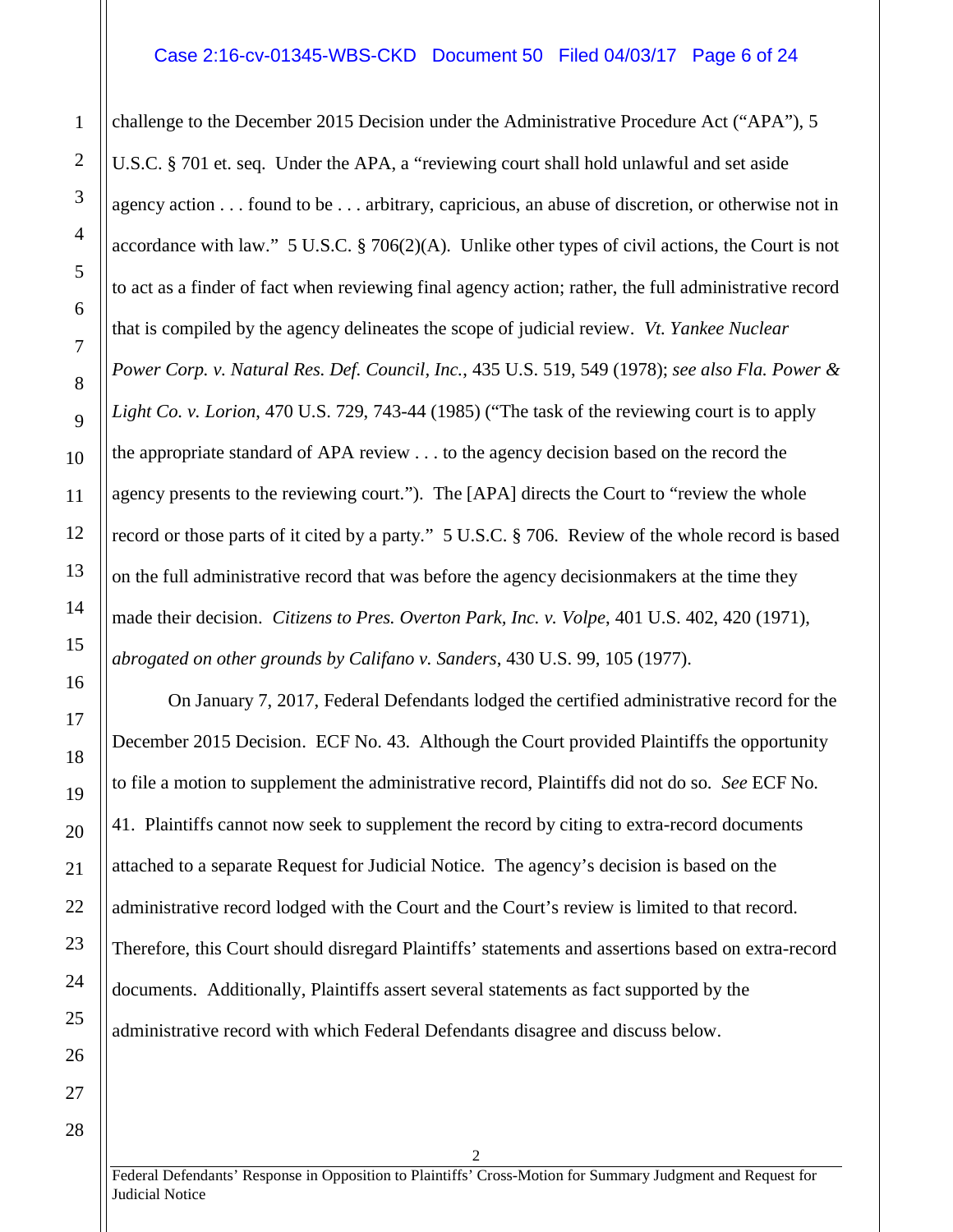<span id="page-6-0"></span>

1

2

3

4

5

6

7

8

9

10

11

12

13

14

15

16

17

18

19

#### **A. The 1998 Resolution and General Council**

In November of 1998, Silvia Burley and Yakima Dixie signed Resolution #GC-98-01 ("1998 Resolution"), which established the adults of the Tribe as the General Council ("1998 General Council"). 2011AR001401. The 1998 Resolution states that membership of the Tribe consists of at least Yakima Dixie, Silvia Burley, Silvia Burley's daughters and grandchild, and that membership may change in the future consistent with the Tribe's ratified constitution and any duly enacted tribal membership statutes. *Id.*

Plaintiffs seem to assert that in September of 1998, the BIA determined that Mr. Dixie, his brother Melvin, Ms. Burley, Ms. Burley's two daughters, and Ms. Burley's granddaughter were the initial tribal members. Plaintiffs fail to present the entire picture as provided by the administrative record. On September 24, 1998, the Superintendent addressed a letter to Dixie discussing who was entitled to organize the Tribe. 2011AR000172-76. In that letter, the Superintendent stated that "for purposes of determining the initial members of the Tribe," BIA must include Mr. Dixie and his brother Melvin, as the remaining heirs of Mabel Hodge. 2011AR000173. In addition, to Mr. Dixie and Melvin, BIA recognized that Mr. Dixie had adopted Ms. Burley, her two daughters, and he granddaughter into the Tribe, and therefore, those adoptees who were of majority age also had "the right to participate in the initial organization of the Tribe." *Id.* The Superintendent concluded:

At the conclusion of [the meeting with the BIA staff], you were going to consider what enrollment criteria should be applied to future perspective members. Our understanding is that such criteria will be used to identify other persons eligible to participate in the initial organization of the Tribe. Eventually, such criteria would be included in the Tribe's constitution.

*Id.* The Superintendent then recommended that the Tribe, for the time being, operate as a General Council and provided a draft resolution for the Tribe to use. *Id.* The 1998 Resolution was signed by Mr. Dixie and Ms. Burley. 2011AR000179.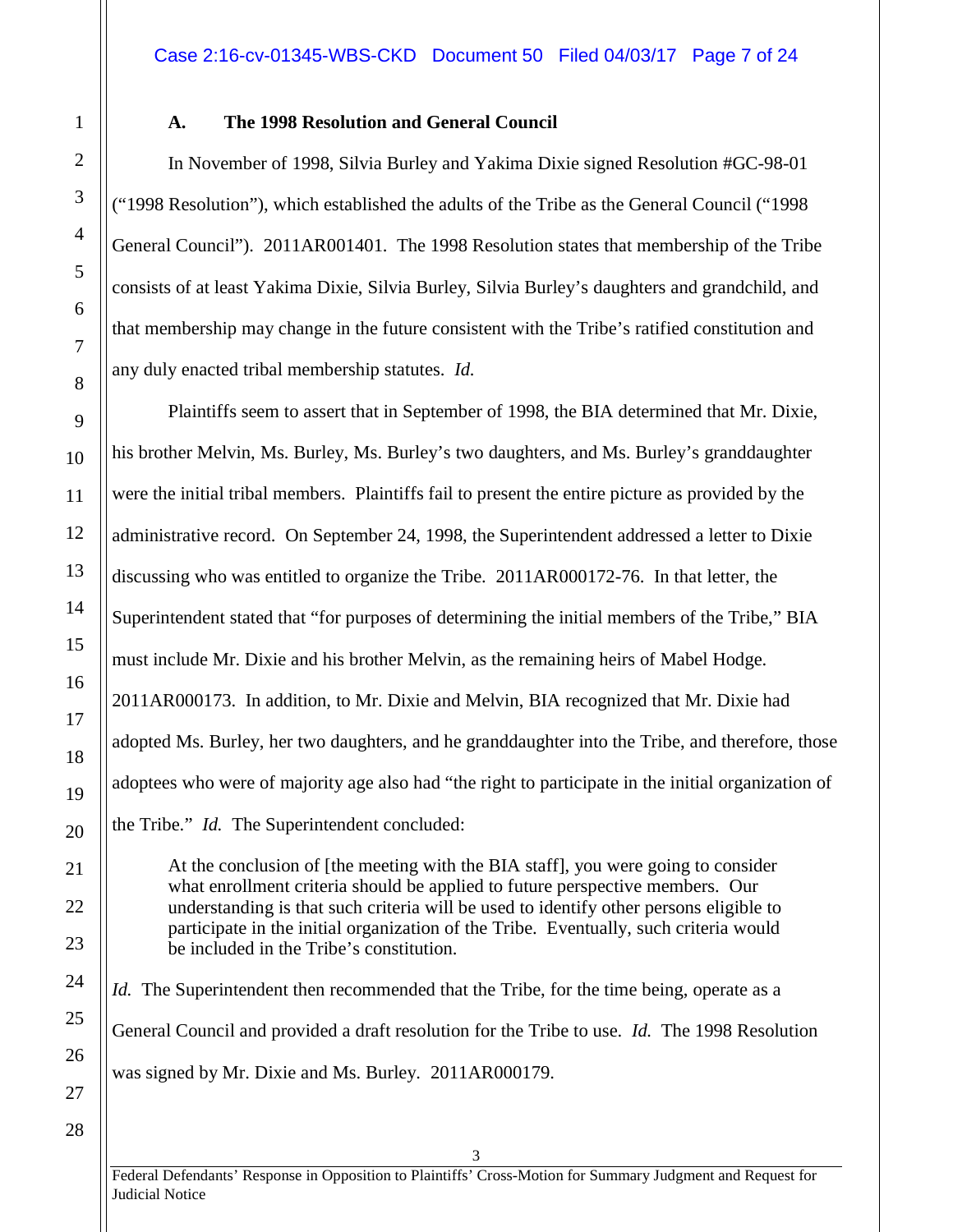#### <span id="page-7-0"></span>**B. The Tribal Leadership Dispute**

Plaintiffs include as part of their Statement of Facts a long recitation about the Tribe's leadership dispute and alleged fraud committed by Dixie in allowing a third party to attempt to take over the Tribe. Pls.' Mem. 1-4, 9-10. Most of these allegations rely on documents that are not included within the administrative record and should be disregarded by this Court. Further, none of Plaintiffs' assertions have any bearing on the Assistant Secretary's decision. As all parties have stated, disputes developed over who was the Tribe's valid representative. 2017AR001399, 1401-02. The groups have brought multiple lawsuits against the BIA, the State of California Gaming Commission, and each other in various courts, including this one.

#### <span id="page-7-2"></span><span id="page-7-1"></span>**III. STANDARD OF REVIEW**

#### **A. Scope of Review**

In determining whether agency action was arbitrary and capricious, the Court must apply the highly deferential standard of review applicable to agency action under the APA, 5 U.S.C. §§ 551-559, 701-706. The Court must uphold the December 2015 Decision unless the decision was "arbitrary, capricious, an abuse of discretion, or otherwise not in accordance with law." 5 U.S.C. § 706(2)(A). The Court's scope of review is narrow, and the Court should "not substitute its judgment for that of the agency." *Motor Vehicle Mfrs. Ass'n v. State Farm Mut. Auto. Ins. Co.*, 463 U.S. 29, 43 (1983). A decision is arbitrary and capricious:

only if the agency relied on factors Congress did not intend it to consider, entirely failed to consider an important aspect of the problem, or offered an explanation that runs counter to the evidence before the agency or is so implausible that it could not be ascribed to a difference in view or the product of agency expertise.

*Gardner v. U.S. Bureau of Land Mgmt.*, 638 F.3d 1217, 1224 (9th Cir. 2011). An agency's actions are valid if it "considered the relevant factors and articulated a rational connection between the facts found and the choices made." *Id.* (internal quotation marks omitted). If the record supports the agency's decision, that decision should be upheld even if the record could

 $\Delta$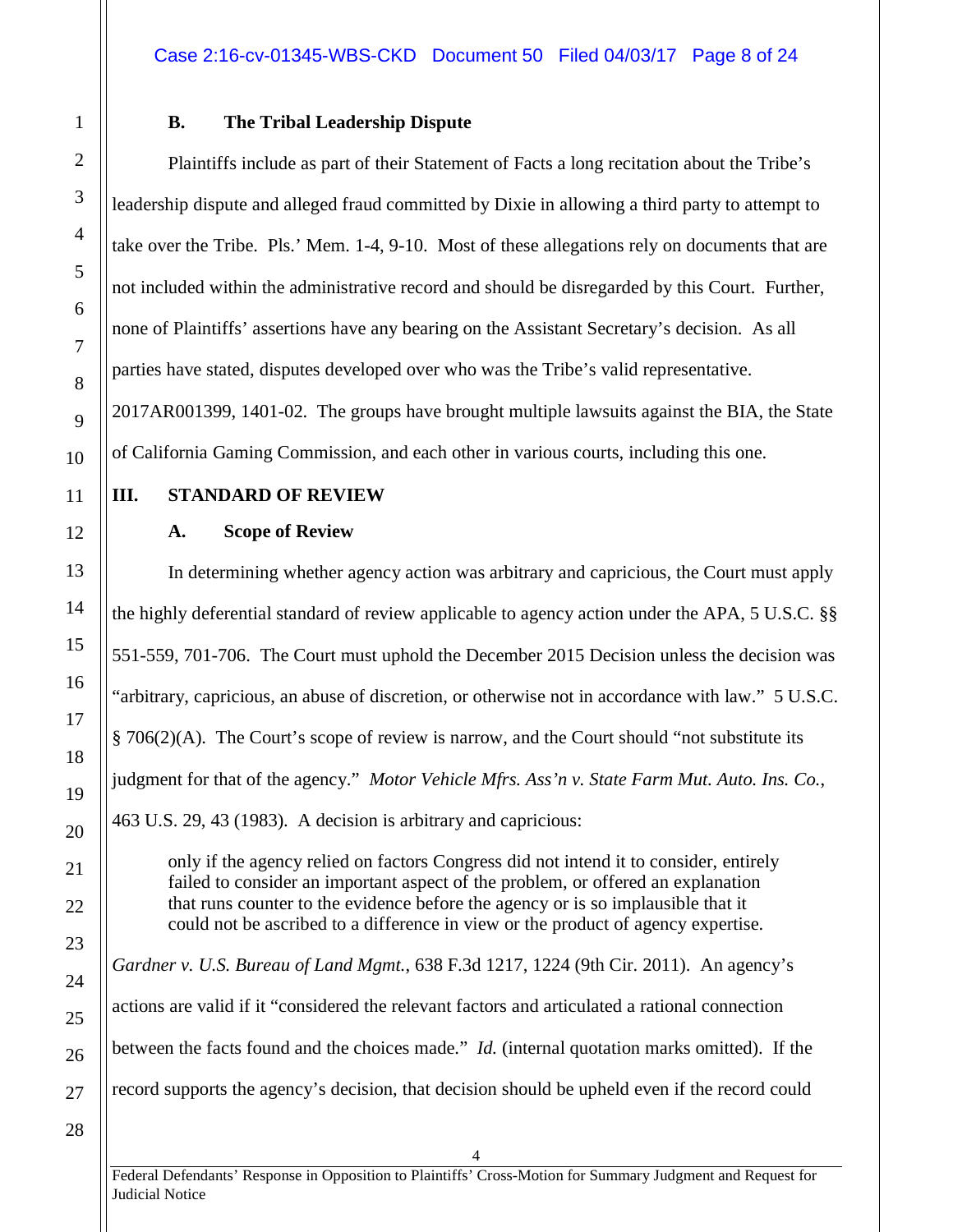#### Case 2:16-cv-01345-WBS-CKD Document 50 Filed 04/03/17 Page 9 of 24

support alternative findings. *Arkansas v. Oklahoma*, 503 U.S. 91, 112–113 (1992). Review of the agency's action is "highly deferential, presuming the agency action to be valid." *Buckingham v. Sec'y of U.S. Dep't of Agric.*, 603 F.3d 1073, 1080 (9th Cir. 2010).

There is a strong presumption in favor of upholding decisions where agencies have acted within their scope of expertise. *Marsh v. Or. Nat'l Res. Council*, 490 U.S. 360, 376, 378 (1989). For tribal matters, Interior has special expertise to which courts give substantial deference. *See*, *e.g.*, *United Tribe of Shawnee Indians v. United States*, 253 F.3d 543, 551 (10th Cir. 2001) (Determinations about tribal matters "should be made in the first instance by [Interior] since Congress has specifically authorized the Executive Branch to prescribe regulations concerning Indian affairs and relations." (citing 25 U.S.C. §§ 2, 9)).

#### **B. Summary Judgment**

<span id="page-8-0"></span>A motion for summary judgment may be used to review agency administrative decisions within the limitations of the APA. *Nw. Motorcycle Ass'n v. U.S. Dep't of Agric.*, 18 F.3d 1468, 1481 (9th Cir. 1994). A motion for summary judgment should be granted if "there is no genuine dispute as to any material fact and the movant is entitled to judgment as a matter of law." Fed. R. Civ. P. 56(a); *Addisu v. Fred Meyer, Inc.*, 198 F.3d 1130, 1134 (9th Cir. 2000). The moving party bears the initial burden of informing the court of the basis for the motion, showing that no genuine issue of material fact exists, and that it is entitled to judgment as a matter of law. *Celotex Corp. v. Catrett*, 477 U.S. 317, 323 (1986).

In deciding whether to grant summary judgment in an APA challenge, the Court "is not required to resolve any facts in a review of an administrative proceeding." *Occidental Eng'g Co. v. INS*, 753 F.2d 766, 769 (9th Cir. 1985). The purpose of the Court "is to determine whether or not as a matter of law the evidence in the administrative record permitted the agency to make the decision it did." *Id.*

1

2

3

4

5

6

7

8

9

10

11

12

13

14

15

16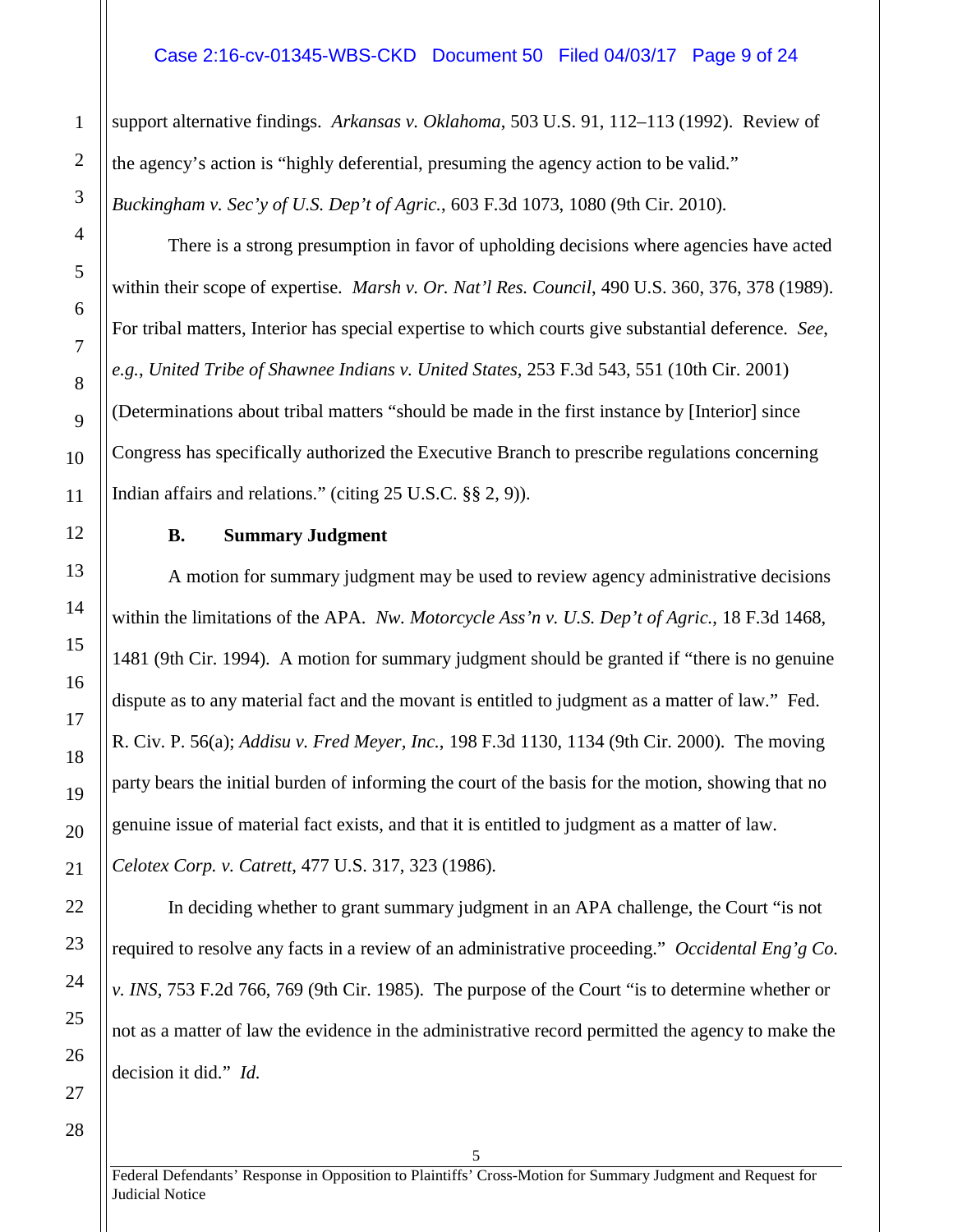#### <span id="page-9-0"></span>**IV. ARGUMENT**

1

2

3

4

5

6

7

8

9

10

11

12

13

14

15

16

17

18

19

20

21

22

24

25

26

27

Plaintiffs filed this complaint on June 16, 2016, challenging the December 2015 Decision as arbitrary and capricious under the APA. ECF Nos. 1 and 4. Plaintiffs allege that the December 2015 Decision is arbitrary and capricious for refusing to recognize Silvia Burley's leadership of the Tribe under the 1998 Resolution and for directing the Tribe's organization process to include individuals beyond Plaintiffs and Yakima Dixie. ECF No. 4 ¶ 1. While Plaintiffs make many assertions of fact and law in their motion, Plaintiffs ignore the very issues they challenge in this suit: the two findings in the December 2015 Decision that (1) the Tribe consists of more than five individuals and (2) the 1998 General Council is not the Tribe's valid representative. Plaintiffs vigorously assert that statute of limitations bar arguments made by other parties in other forums and that third parties conspired to take over the Tribe with the aim of asserting control over its potential gaming possibilities. Plaintiffs seek to interject extrarecord documents and circular, irrelevant reasoning to obfuscate the facts. Nevertheless, it is the facts in the administrative record that form the basis for the Assistant Secretary's determination. Considered within that record are the decisions of federal courts finding that Plaintiffs are not the Tribe's valid representative and that the Tribe consists of more than five people. *See Miwok I*, *Miwok II*, and *Miwok III*. Also included in the record are many decisions and letters of Federal Defendants addressing the history of the Tribe and the issues before the Assistant Secretary. *See* 2017AR001397-402. Reviewing the record as a whole, the Assistant Secretary articulated a rational connection between the facts found and the choices made and his decision is entitled to substantial deference. *Alaska Oil & Gas Ass'n v. Pritzker*, 840 F.3d 671, 675 (9th Cir. 2016). Plaintiffs fail to demonstrate otherwise and their motion should be denied.

23

#### **A. The D.C. Federal Courts Determinations about Tribal Membership**

<span id="page-9-1"></span>Plaintiffs assert that the December 2015 Decision is arbitrary and capricious because "no federal court decision involving the Tribe directly addressed the issue of whether the Tribe's membership consists of five members and whether the General Council is the duly constituted government of the Tribe." Pls.' Mem. 4. In support of their assertion, Plaintiffs correctly note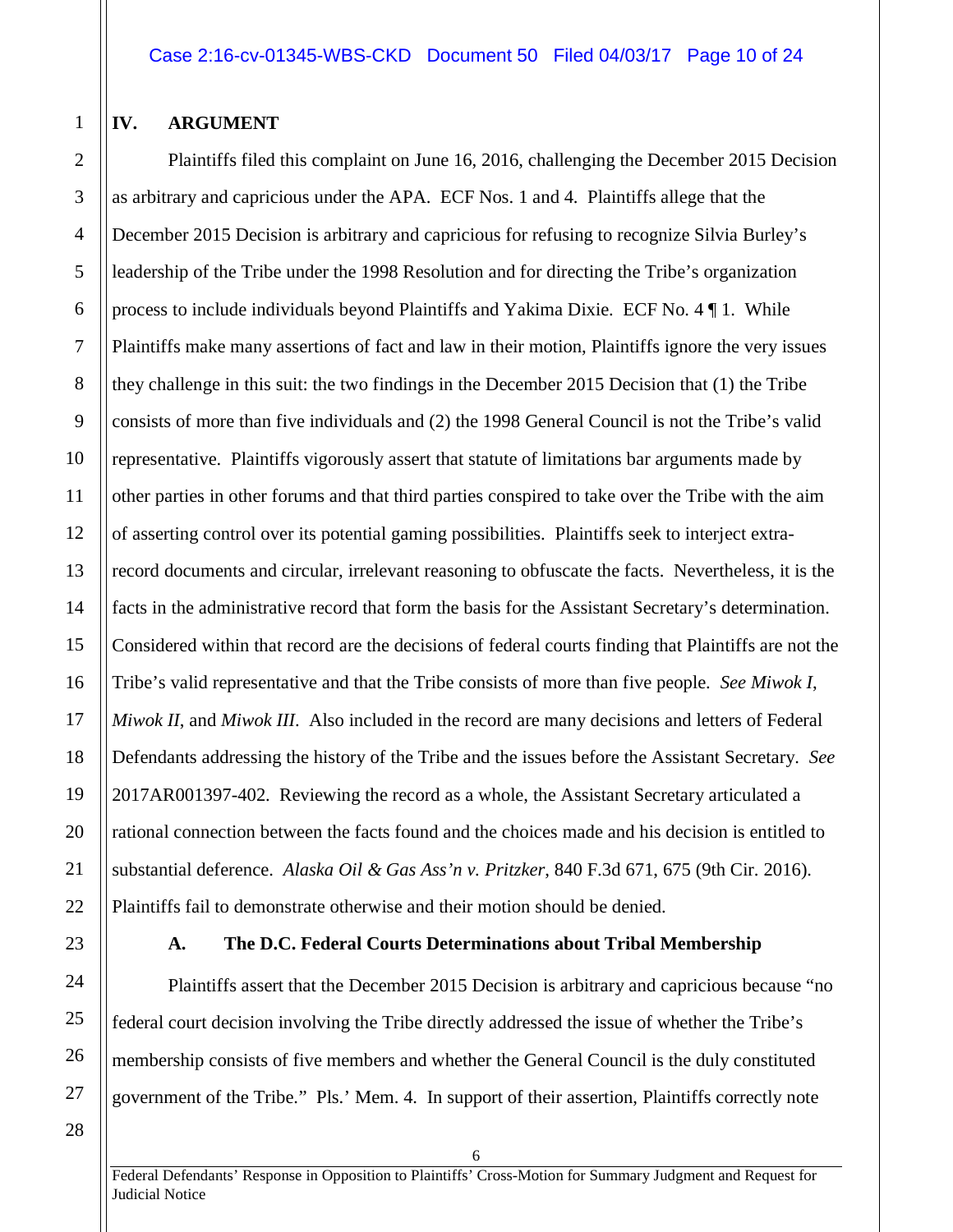#### Case 2:16-cv-01345-WBS-CKD Document 50 Filed 04/03/17 Page 11 of 24

that the *Miwok III* court, in a footnote rejected Mr. Dixie's argument that the *Miwok I* and *II* decisions had already established that the Tribe consisted of more than five people. The court opined that "the only issue before the courts in [*Miwok I*] and [*Miwok II*] was whether the Secretary had the authority to disapprove a constitution . . . . The courts did not directly address the issues raised here, namely, whether the Tribe's membership consists of five members and whether the General Council is the duly constituted government of the Tribe." *Miwok III*, 5 F. Supp. 3d 86, 101 n.15. Plainly, *Miwok I* and *II* addressed more than whether the Assistant Secretary had the authority to disapprove a constitution. The courts found not only that the Assistant Secretary had the authority to disapprove the Constitution submitted by Ms. Burley but that the Assistant Secretary was correct in doing so. As stated by the D.C. Circuit, the Assistant Secretary's rejection of Ms. Burley's constitution was appropriate for the specific reason that Ms. Burley and her family comprise "a small cluster of people within the California Valley Miwok tribe" and went on to note "[t]he Secretary declined to approve the constitution because it was not ratified by anything close to a majority of the tribe." *Miwok II*, 5[1](#page-10-1)5 F.3d at 1263.<sup>1</sup> Contrary to the footnoted dicta in *Miwok III*, the membership of CVMT was fundamental to the decisions in *Miwok I* and *II*.

#### **B. The December 2015 Decision Properly Considered the Import of the 1998 Resolution**

Plaintiffs argue that the December 2015 Decision is arbitrary and capricious because it is based on a time-barred claim—that the 1998 Resolution was invalid at the outset. Pls.' Mem. 16-27. Plaintiffs appear to allege that because Mr. Dixie argued in *Miwok II* that the 1998 Resolution was "invalid at the outset," Defendant-Intervenors cannot make the same argument here. *Id.* This claim, however, has no impact on the Assistant Secretary's ability to consider the issues before him and to render a decision. As an initial matter, the December 2015 Decision

28

27

1

2

3

4

5

6

7

8

9

10

11

12

13

14

15

16

<span id="page-10-0"></span>17

18

19

20

21

22

23

24

<span id="page-10-1"></span>25

 $\overline{a}$ 

Federal Defendants' Response in Opposition to Plaintiffs' Cross-Motion for Summary Judgment and Request for Judicial Notice

 $<sup>1</sup>$  In addition, the D.C. circuit court took judicial notice of the complaint filed by Ms. Burley in</sup> this court in which she asserted that the Tribe has "a potential membership today of nearly 250 people." *Miwok II*, 515 F. 3d at 1265 (citing *CVMT v. United States*, ED Cal. Case 2:02-cv-00912-FCD-GGH, ECF No. 1).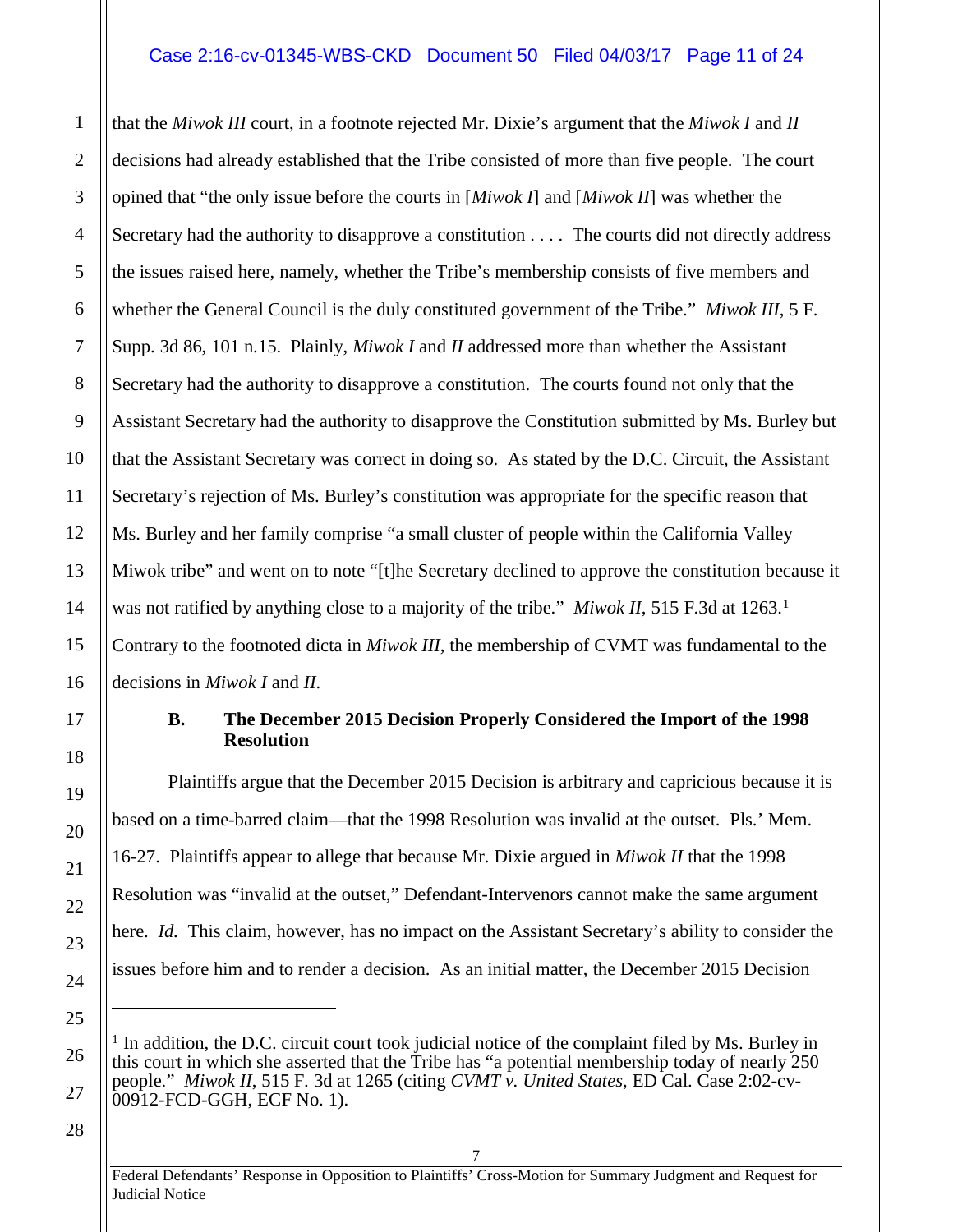#### Case 2:16-cv-01345-WBS-CKD Document 50 Filed 04/03/17 Page 12 of 24

made no findings as to the validity of the 1998 Resolution "at the outset." To the contrary, the December 2015 Decision, in considering the issue of the Tribe's valid representatives, found that the 1998 Resolution "seemed a reasonable, practical mechanism for establishing a tribal body to *manage the process* of organizing the Tribe," but that the actual reorganization could be accomplished only by a process open to the whole tribal community. 2017AR001401. (emphasis added). The December 2015 Decision further found that, as the courts in *Miwok I* and *Miwok II* had established, and the administrative record had confirmed, because the 1998 Resolution was approved by only Mr. Dixie and Ms. Burley, it could not serve as the actual reorganization of the whole tribal community, which includes the Eligible Groups. *Id.* It was on this basis that the Assistant Secretary found he "[could not] recognize the actions to establish a tribal governing structure taken pursuant to the 1998 Resolution." *Id.*

Even if the December 2015 Decision can be read as finding the 1998 Resolution invalid at the outset —which it cannot—the statute of limitations does not apply to the Assistant Secretary's decision. The statute of limitations applicable to an APA claim, 28 U.S.C. § 2410, speaks to limits on filing an action against the United States in federal court. It does not bar the Assistant Secretary from addressing the issues raised in the administrative process for the challenged decision. Plaintiffs, therefore, rely on an unquestionably flawed statute of limitations argument in their challenge to the December 2015 Decision.

In addition to the fact that the December 2015 Decision makes no mention of finding the 1998 Resolution invalid, and the fact that the statute of limitations does not apply to the Assistant Secretary's ability to consider issues raised during the administrative process, Plaintiffs' argument that the statute of limitations applies here because Mr. Dixie's argument is time-barred is simply wrong. Plaintiffs challenge the 2015 December Decision under the APA. The Dixie challenge to which Plaintiffs refer is not to the recognition of the General Council in 1998 and 2000, but to the Assistant Secretary's August 2011 Decision finding that the 1998 Tribal Council was a valid government. *See California Valley Miwok Tribe v. Salazar*, 967 F. Supp. 2d 84, 92- 93 (D.D.C. 2013). The court in that case found that once Interior issued its decision in 2005

1

2

3

4

5

6

7

8

9

10

11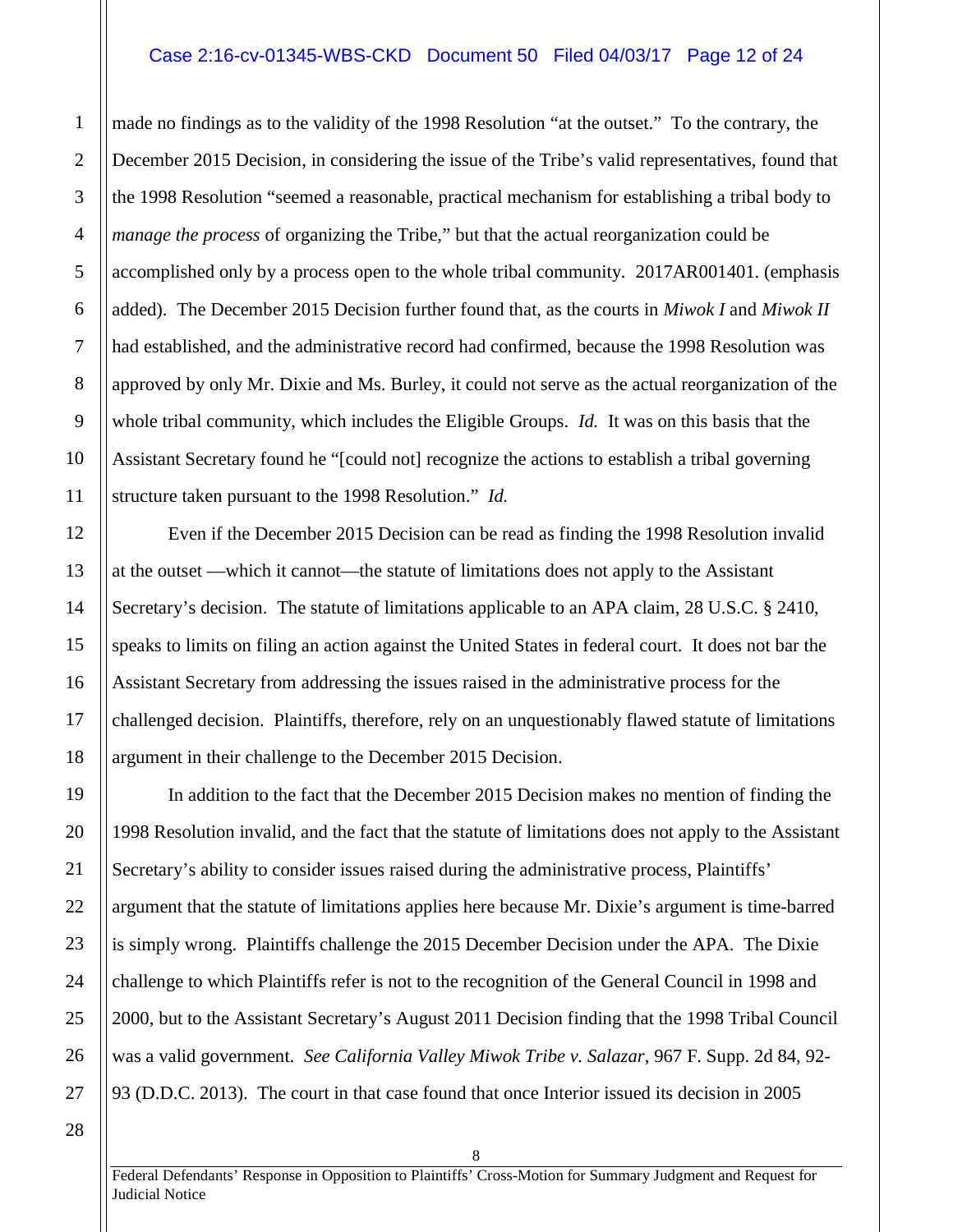stating that it did not recognize any Tribal government, Mr. Dixie had no need to challenge the prior recognition of the 1998 government. *Id.*

#### **C. The Assistant Secretary had the Authority to Consider the Validity of the Tribe's Leadership**

Plaintiffs allege that in its 2010 decision, 2011AR001683-705, the IBIA limited its referral to the Assistant Secretary to only an enrollment dispute. Pls.' Mem. 31. As such, Plaintiffs argue that the December 2015 Decision exceeded the Assistant Secretary's authority by deciding whether the 1998 General Council was the Tribe's valid representative. *Id.* Plaintiffs' argument is undermined by the wealth of authority that establishes the Assistant Secretary's "plenary administrative authority in discharging the federal government's trust obligations to Indians." *Miwok III*, 5 Supp. 3d at 101 n.15 (quoting *Udall v. Littell*, 366 F.2d 668, 672 (D.C. Cir. 1996)); *see also* 43 U.S.C. § 1457; *Seminole Nation v. Norton*, 223 F. Supp. 2d 122, 140 (D.D.C. 2002) (noting that the Secretary "has the responsibility to ensure that [a tribe's] representatives, with whom [she] must conduct government-to-government relations, are valid representatives of the [tribe] as a whole."). Thus, the Assistant Secretary was not limited in his decision to consider only issues referred by the IBIA and could consider the matter of whether the 1998 General Council is the Tribe's valid representative.

#### **D. Plaintiffs Remaining Challenges to the December 2015 Decision**

<span id="page-12-1"></span>In addition to the above arguments, Plaintiffs make many distorted contentions that seek to confuse the basic issues before the Court.

#### <span id="page-12-2"></span>1. Third Party Scheme to Take Control of the Tribe

Throughout their brief, Plaintiffs devote considerable time asserting that the current Tribal dispute is the result of interference by a third party individual, Mr. Chad Everone, who they allege is attempting to take over the Tribe through Mr. Dixie. Pls.' Mem. 2. Plaintiffs cite numerous extra-record documents and assert unsupported allegations. These arguments, however, fail to demonstrate that the December 2015 Decision was arbitrary and capricious. The cause of the Tribe's internal dispute is not at issue nor did it play any part in the Assistant

1

2

<span id="page-12-0"></span>3

4

5

6

7

8

9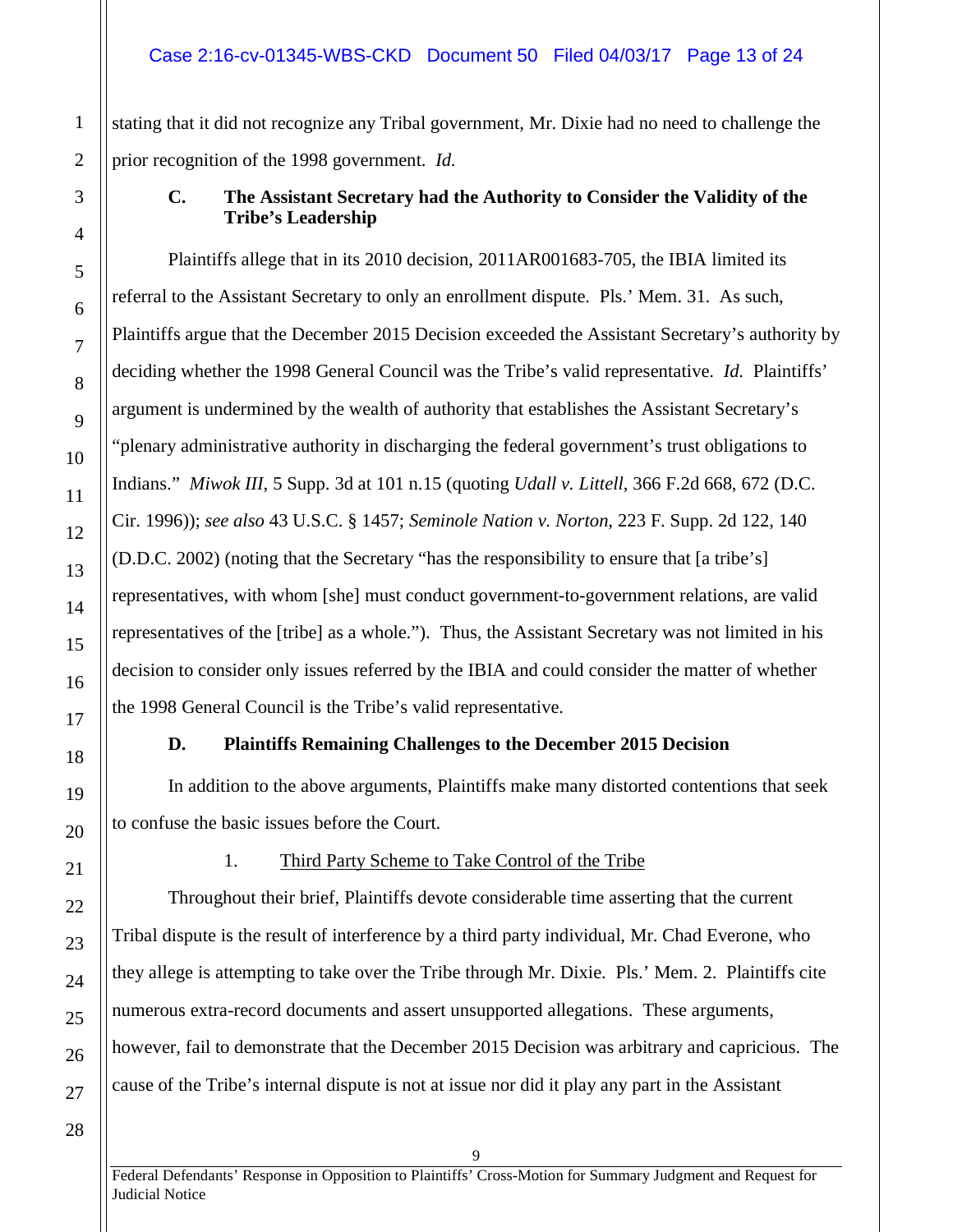#### Case 2:16-cv-01345-WBS-CKD Document 50 Filed 04/03/17 Page 14 of 24

Secretary's decision. There is no argument that the dispute itself exists and that the parties have devoted significant time and resources toward pursuing their claims in federal courts, state courts, and administrative tribunals. The December 2015 Decision, however, is premised on the well-established fact that the Tribe consists of more than five people. Allegations of fraud, greed, and general skullduggery played no role in the Assistant Secretary's decision and Plaintiffs fail to demonstrate that the December 2015 Decision is arbitrary and capricious on these grounds.

1

2

3

4

5

6

7

8

9

10

11

12

13

14

15

16

17

18

19

20

21

22

23

24

25

26

27

#### <span id="page-13-0"></span>2. Organization of the Tribe

Plaintiffs assert that the December 2015 Decision is arbitrary and capricious because the Assistant Secretary erroneously concluded that the Tribe was never properly "reorganized" in 1998. Pls.' Mem. 33-34. Plaintiffs' statement is unsupported by the record. Every decision by Interior and the courts since 2004 has held that the Tribe is not organized. The Superintendent's letter of March 26, 2004, found that the Tribe was unorganized. 2011AR000409. The Acting Assistant Secretary affirmed this statement in correspondence dated February 11, 2005, stating that: "[u]ntil such time as the Tribe has organized, the Federal government can recognize no one, including yourself [Mr. Dixie] as the tribal Chairman. I encourage you, either in conjunction with Ms. Burley, other tribal members, or potential tribal members, to continue your efforts to organize the Tribe." 2011AR000610.

In *Miwok II*, the circuit court's discussion centered on Ms. Burley's efforts to organize the Tribe under the IRA and to have Interior approve a constitution. *Id.*, 515 F.3d at 1266-67. Indeed, even the Assistant Secretary's August 2011 Decision was premised on the fact that "the current General Council form of government does not render CVMT an 'organized' tribe under the [IRA] . . . as a federally recognized tribe, it is not required 'to organize' in accord with the procedures of the IRA." 2011AR002025. In sum, it would have been contrary to law for the Assistant Secretary to determine that the Tribe was organized.

28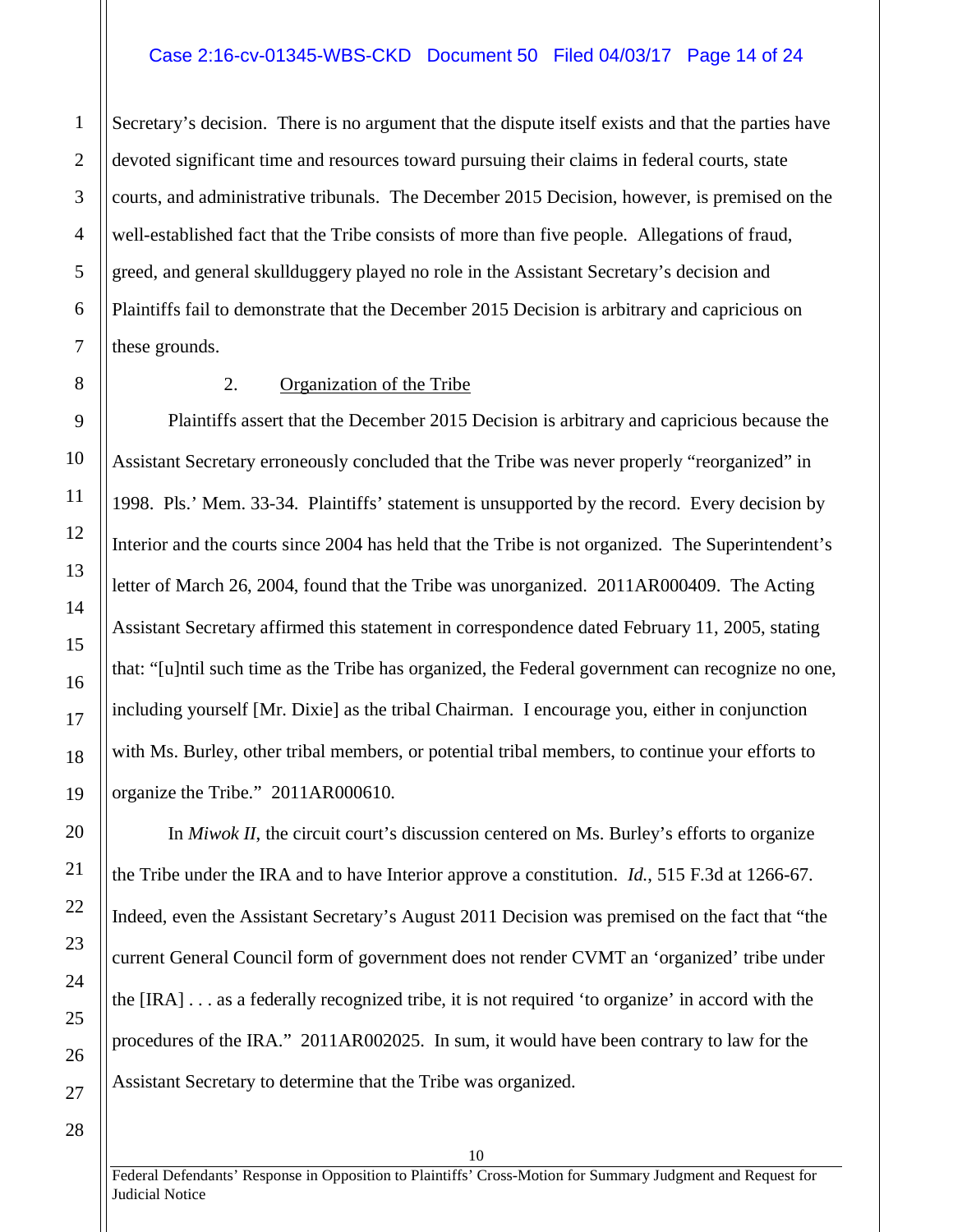#### <span id="page-14-0"></span>3. Recognition of Ms. Burley as Person with Authority

Plaintiffs appear to argue that it was error for the December 2015 Decision to not recognize Ms. Burley as the Tribe's Chairperson because, citing to the Acting Assistant Secretary's February 11, 2005, decision, Plaintiffs allege that at that time the BIA recognized Ms. Burley as a person with authority and considered the 1998 General Council to be the Tribe's valid representative. Pls.' Mem. 30. Plaintiffs mischaracterize the Acting Assistant Secretary's letter. The February 11, 2005, decision found that the federal government did not recognize Ms. Burley as the tribal Chairperson and that the BIA did not recognize any tribal government. 2011AR000610-11. This is in line with the other evidence in the administrative record finding that the 1998 General Council is not the Tribe's valid representative.

It is also not true that the BIA has recognized Plaintiffs as the Tribe's authorized government since 1999. *See* Compl. ¶ 102. While correspondence from the BIA acknowledged the authority of the General Council until at least November 24, 2003, the Superintendent's letter of March 26, 2004, explained that the BIA recognized Ms. Burley as "a person of authority within the California Valley Miwok Tribe" for the purposes of providing the Tribe with federal funds under the Indian Self-Determination Act. 2011AR000409. The position that Ms. Burley was not recognized as the Chairperson of a Tribal government is further supported by the fact that in its Motion to Transfer Venue filed in *Miwok I*, the BIA stated that in 2004 it rejected the Burley Group's proposed 2004 constitution on the grounds that the larger tribal community had not been involved in its adoption. 2011AR000774, ¶ 15. Following its evaluation of the constitution submitted by Ms. Burley, the BIA "determined it was necessary to clarify its prior recognition of Ms. Burley . . . and make it clear it could recognize her only as a tribal spokesperson or representative with whom BIA communicates on federal-tribal matters because the Tribe was not organized." *Id.*; *see also* Decl. of Carol in Supp. of Defs' Mot. to Transfer,

28

Federal Defendants' Response in Opposition to Plaintiffs' Cross-Motion for Summary Judgment and Request for Judicial Notice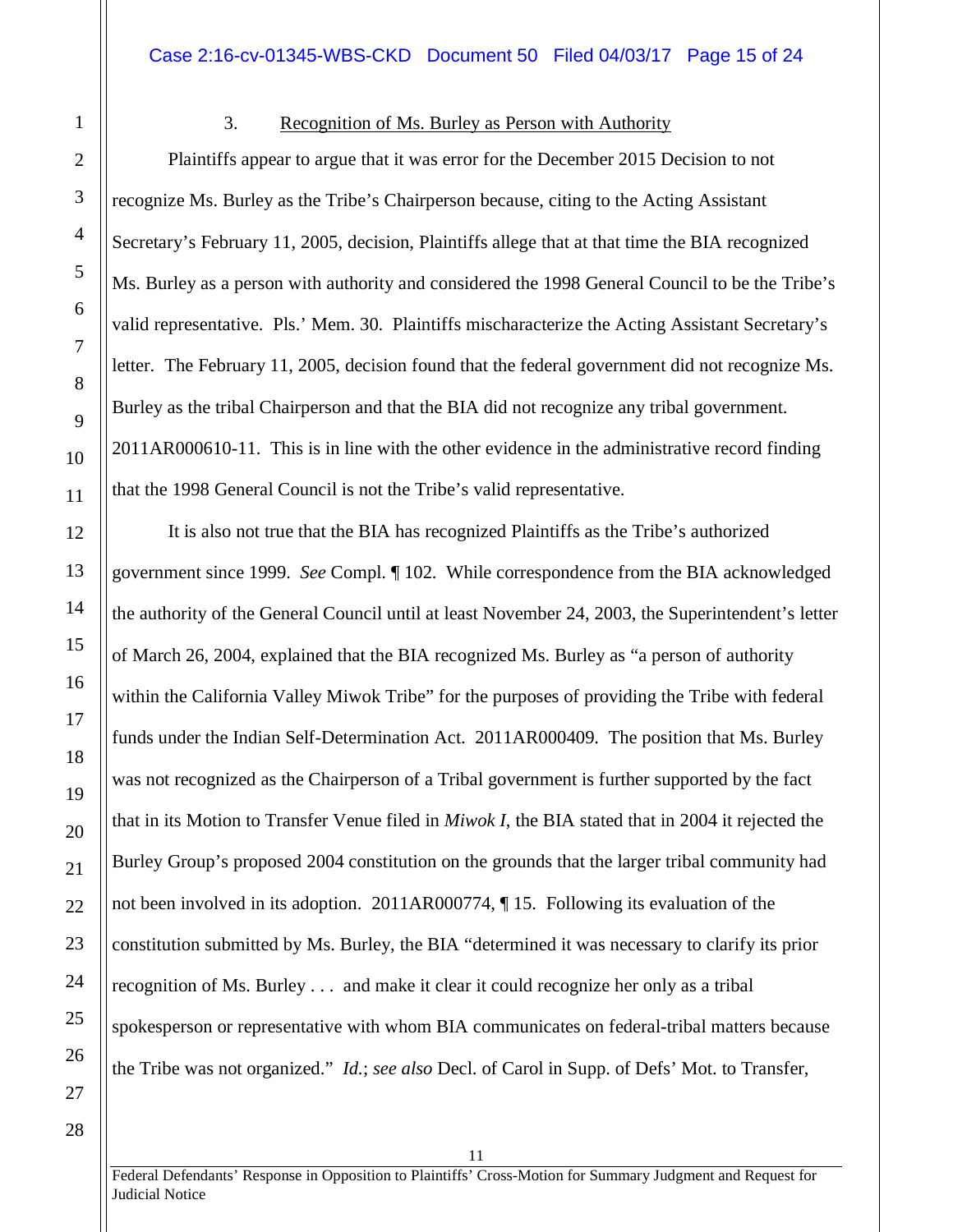2011AR007762-63, ¶ 9 (in 2004 the BIA "determined that it was inappropriate to continue to acknowledge Burley as a tribal chairperson who leads an organized tribe or to acknowledge a governing council for the Tribe.").

#### <span id="page-15-0"></span>4. The August 2011 Decision

Assistant Secretary Echo Hawk issued a decision on August 31, 2011 ("August 2011 Decision) finding that, among other things, that: the citizenship of CVMT consisted solely of Mr. Dixie, Ms. Burley, Ms. Burley's two daughters, and Ms. Burley's granddaughter; CVMT operated under a General Council form of government pursuant to the 1998 Resolution; CVMT's General Council was vested with the governmental authority of the Tribe; and CVMT was not organized. 2011AR002049-50. The August 2011 Decision includes a statement that the decision "marks a 180-degree change of course from positions defended by this Department in administrative and judicial proceedings over the past seven years." Pls.' Mem. 30-31 (quoting 2011AR002050). Plaintiffs mischaracterize this statement, asserting that it was limited to the Assistant Secretary's "finding #6," regarding the application of IRA amendments, and did not apply to the other findings in the August 2011 decision. Plaintiffs' assertion is disproven by the substance and structure of the August 2011 Decision.

First, many of the findings of the August 2011 Decision are directly contrary to prior Interior positions where the Department found, in part, (1) that the Tribe was not organized, (2) that the 1998 General Council was not the Tribe's valid representative, and (3) that the Tribe consisted of more than five people. 2011AR002049-50 (August 2011 Decision findings number 1 through 7, which reversed the decision of March 26, 2004 (finding that that the participation of the greater tribal community in determining membership criteria and that the Tribe "base roll" could not be limited to the five individuals), the decision of February 11, 2005 (stating that the BIA did not recognize any tribal government), and the decisions in *CVMT I* and *II*). The plain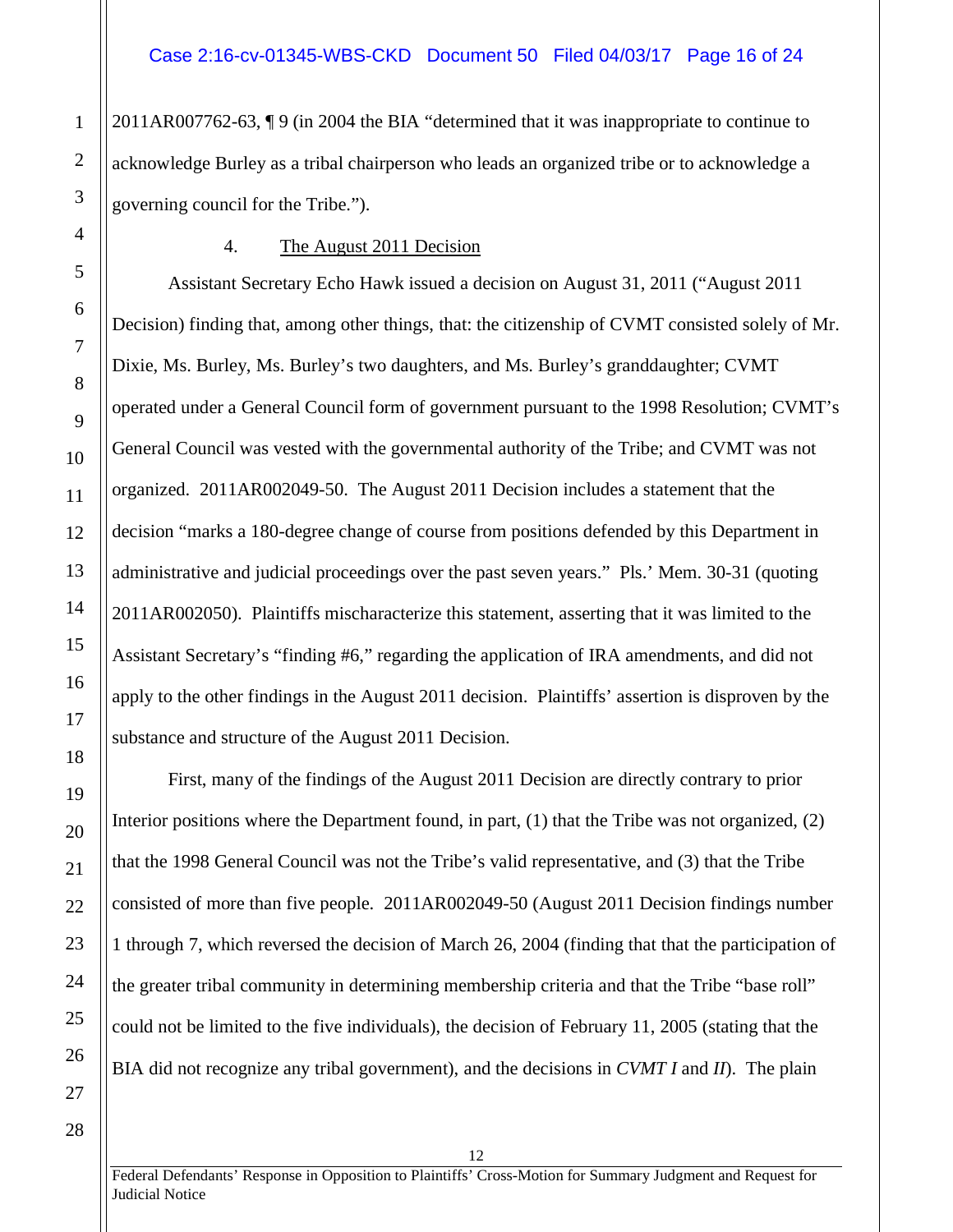#### Case 2:16-cv-01345-WBS-CKD Document 50 Filed 04/03/17 Page 17 of 24

language of the August 2011 Decision does not limit or isolate the "180 degree" language to the discussion on the IRA amendment. The "180 degree" language is separated from finding #6 by lengthy finding #7. In fact, the 2010 Decision, which the August 2011 Decision affirmed, identified a number of agency actions that were to be rescinded, including the letters of March 26, 2004, and February 11, 2005, where Interior specifically found that the Tribe was not organized, did not have a valid government, and consisted of more than five people. 2011AR002056. Plainly, the August 2011 Decision's reference to a "180 degree change of course" was not limited to finding #6, but applied to the entirety of the decision's findings.

### <span id="page-16-0"></span>5. Membership in Unorganized Tribes and Rancherias

Plaintiffs appear to argue that the December 2015 Decision, in determining that the Tribe consists of more than five individuals, incorrectly includes Eligible Groups<sup>[2](#page-16-1)</sup> as part of the Tribe's potential members and thus is arbitrary and capricious on those grounds. In the December 2015 Decision, the Assistant Secretary engaged in a thorough analysis of the record that went beyond the federal courts' rejection of Plaintiffs' argument that the Tribe is limited to five people. The Assistant Secretary examined the history of the term "Rancheria" and the uses of that term. 2017AR001400. He found that "Rancheria" has been used to refer to both the land itself and the Indians residing on the land. *Id.* In many instances, the size of a Rancheria did not permit all of the members of a Rancheria to take up residence on the land. *Id.* BIA field officials remained cognizant that Indians not residing on a rancheria were nevertheless associated with the rancheria. *Id.* The Assistant Secretary concluded that "[t]hus, such associated band Indians who were non-residents were potential residents. And since membership in an unorganized rancheria was tied to residence, potential residents equated to potential members." *Id.*

 $2$  Plaintiffs use the term "unenrolled potential Tribal members" to describe the individuals who may be eligible to take part in the organization of the Tribe. The December 2015 Decision defines these individuals collectively as the "Eligible Groups."

28

1

2

3

4

5

6

7

8

9

10

11

12

13

14

15

16

17

18

19

20

21

22

23

24

25

 $\overline{a}$ 

<span id="page-16-1"></span>26

27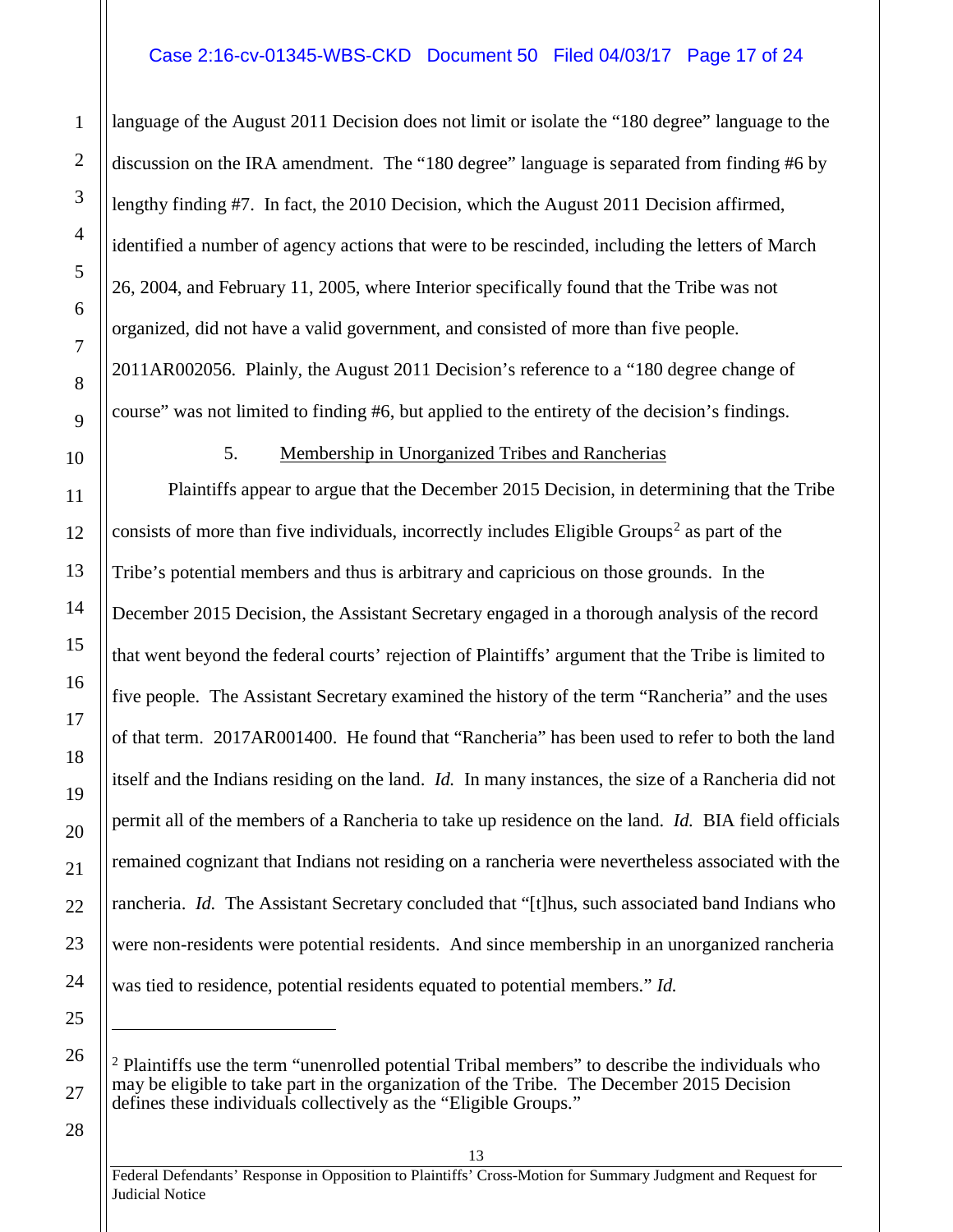#### Case 2:16-cv-01345-WBS-CKD Document 50 Filed 04/03/17 Page 18 of 24

Placing the CVMT into this historical context and understanding of the term "Rancheria," the Assistant Secretary examined Interior's interactions with the Tribe and concluded that its membership could not properly be limited to Mr. Dixie and Plaintiffs. *Id.* Given the acquisition of the land for the benefit of the Mewuk Indians residing in the Sheep Ranch area of Calaveras County, California, the Assistant Secretary reasonably found that for purposes of reorganization, the Tribe's membership is properly drawn from the Mewuk Indians for whom the Rancheria was acquired and their descendants, which includes (1) the individuals listed on the 1915 Terrell Census and their descendants; (2) the descendants of Jeff Davis; and (3) the heirs of Mabel Dixie. *Id.* The Assistant Secretary examined the record, including Special Indian Agent Terrell's 1915 census and request for land, the 1929 census, the 1935 referendum memorandum, federal register notices, Departmental memoranda, and the Parties' submissions, including Plaintiffs, to reach his conclusion. *Id.*

In discussing the Eligible Groups and the rights of non-resident Indians associated with the Rancheria, the Assistant Secretary provided a clearer standard for terms like "putative members," "potential members," "whole tribal community," and "greater tribal community," terms that had been used by the parties and courts in the past to describe those individuals who may be eligible to participate in the Tribe's organization as members.

In support of their argument that the Assistant Secretary improperly included Eligible Groups as potential members, Plaintiffs elaborate on the precedents provided by *restored*  rancherias, which limited initial eligibility to persons on, or descended from, the distributee lists. Pls.' Mem. 52. Plaintiffs ignore the fact that such restorations were premised on an *illegal termination* under the Rancheria Act: on that premises, "restoration" was limited to *undoing* the illegal acts of the Secretary. Under the Rancheria Act, the residents of a terminated Rancheria lost their Federal status as Indians and the Rancheria ceased to be a Reservation. 72 Stat. 619 (1958). As spelled out in detail in *Alan-Wilson v. Acting Sacramento Area Director*, 1998 I.D. LEXIS 85; 33 IBIA 55 (IBIA 1998), in response to a remand from the IBIA, the BIA undertook a survey of restored Rancherias, and reached the following conclusion:

28

27

1

2

3

4

5

6

7

8

9

10

11

12

13

14

15

16

17

18

19

20

21

22

23

24

25

26

Federal Defendants' Response in Opposition to Plaintiffs' Cross-Motion for Summary Judgment and Request for Judicial Notice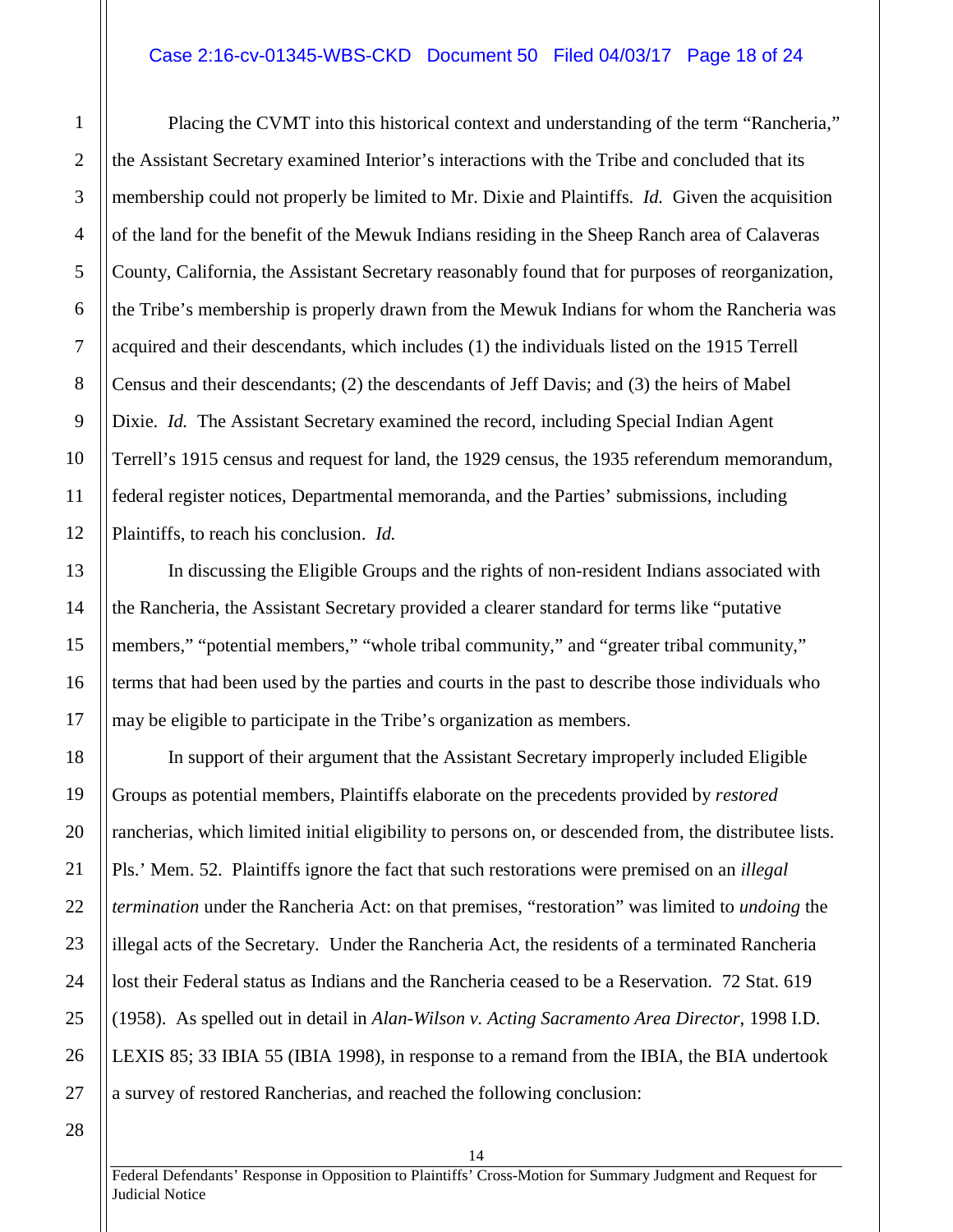#### Case 2:16-cv-01345-WBS-CKD Document 50 Filed 04/03/17 Page 19 of 24

The record reflects that BIA established two variables in its interpretation of *Hardwick* when aiding in the organization or reorganization of the 17 terminated tribes. One variable was whether a rancheria had a pre-termination governing document, in which case the BIA recognized the membership criteria set forth in that document. The Bureau utilized the pre-termination governing document because paragraph 4 of the *Hardwick* decision restored each rancheria to the same status it had prior to termination by requiring the Secretary of the Interior to recognize them ". . . as Indian entities with the same status as they possessed prior to distributions of the assets of these Rancherias . . . ." However, where there was no pre-termination governing document, the BIA used the distribution plans for the respective rancherias by instructing the Indians thereof that the rightful parties to organization of the rancheria were the distributees, dependent members and lineal descendants thereof.

*Alan-Wilson*, 1998 I.D. LEXIS 85 at \*8. No such considerations apply to the initial organization of a tribe or Rancheria that was not terminated. Thus the recent restoration of the Wilton Rancheria under the principles of *Hardwick*, cited to by Plaintiffs, is not informative nor is it applicable to CVMT. *See* Pls.' Mem. 36. More relevant is the guidance provided by Assistant Secretary Ada Deer in 1994 for the initial organization of the Ione Band of Mewuk Indians. In her decision, Assistant Secretary Deer identified the need to create a "preliminary membership roll . . . based on descent from the Miwok families historically associated with the Ione band. . . . Any base roll should include the families of those adjudged in the 1972 lawsuit as having an interest in the land, as well as the descendants of those on the 1915 list which are still maintaining relations with the Ione Band." July 14, 1994, Memorandum (Ex. A). Similar guidance was provided by Assistant Secretary Washburn in 2012 for the initial organization of the Tejon Indian Tribe. April 24, 2012, Memorandum (Ex. B). In an April 24, 2012, letter clarifying the Tejon reaffirmation, the Assistant Secretary explained that he was not attempting "to decide who are the current citizens of the Tribe. Central to my decision, however, was a determination that the Tribe's citizens were enumerated on and are descended from the 1915 Terrell BIA Census and have maintained their tribal affiliation to 1979." *Id.* at 9. The Assistant Secretary further stated, "[t]he maintenance of tribal affiliation has been demonstrated by being enumerated on, or having a parent or grandparent enumerated as Tejon on any of the BIA's 1929, 1930, and 1931 Indian censuses for Kern, Kings, and Tulare counties, or by other

28

1

2

3

4

5

6

7

8

9

10

11

12

13

14

15

16

17

18

19

20

21

22

23

24

25

26

27

Federal Defendants' Response in Opposition to Plaintiffs' Cross-Motion for Summary Judgment and Request for Judicial Notice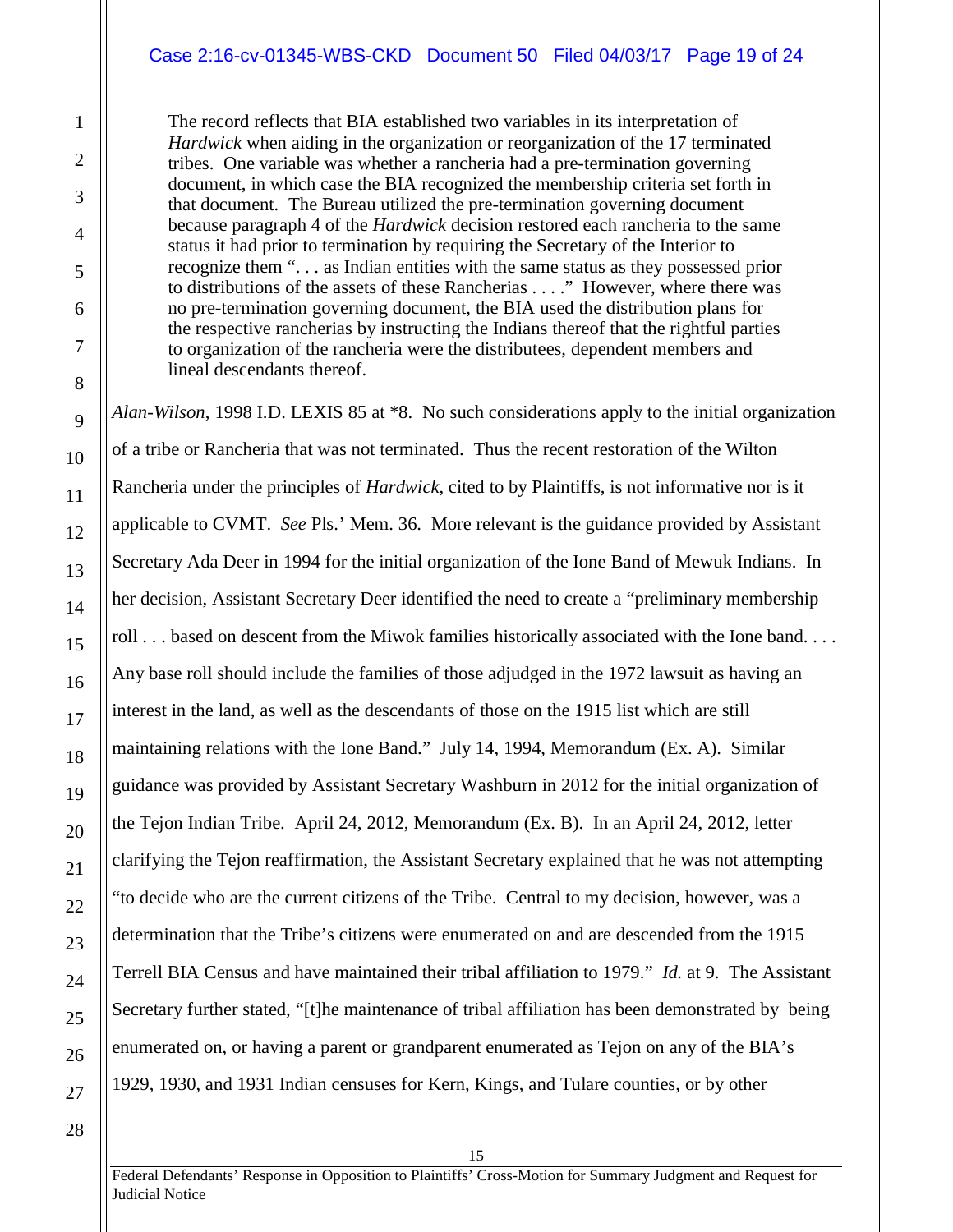evidence." *Id.* The December 2015 Decision challenged in this suit is consistent with the Assistant Secretary's decisions in Ione and Tejon. Plaintiffs, therefore, fail to demonstrate that the December 2015 Decision is arbitrary and capricious on these grounds.

#### <span id="page-19-0"></span>**V. OPPOSITION TO PLAINTIFFS' REQUEST FOR JUDICIAL NOTICE AND TO INTRODUCE ADDITIONAL DOCUMENTS**

On November 15, the Court entered its Status (Pretrial Scheduling) Order ("Status Order") setting forth the schedule for this case, including lodging of the administrative record, filing motions to augment the administrative record, and filing motions for summary judgment. Pls.' Mem. 2-3. On January 13, 2017, Federal Defendants lodged an electronic, word-searchable version of the record in PDF format and served copies of the record on Plaintiffs' counsel and Defendant-Intervenors' counsel. Pursuant to the Status Order, Plaintiffs had until February 6, 2017, to file any motion to augment the administrative record. *Id.* at 2-3. Plaintiffs did not file a motion to augment. Instead, on March 3, 2017, when they filed their cross-motion for summary judgment, Plaintiffs filed a separate Request for Judicial Notice under Federal Rule of Evidence 201 ("FRE 201") of 33 extra-record documents totaling over 200 pages. ECF No. 45. In their request, Plaintiffs identify a number of documents as "relevant on Plaintiffs' statute of limitations argument" or "relevant to the issue of Plaintiffs' argument of fraud." *Id.* Some documents are identified as being relevant to both arguments. Plaintiffs provide no other support for their request.<sup>[3](#page-19-1)</sup>

Plaintiffs' request for judicial notice is an invalid and untimely end-run around the Status Order's schedule and the requirements for supplementing the administrative record. The Court should not consider the extra-record documents because Plaintiffs have failed to carry—nor have

28

1

2

3

4

5

6

7

8

9

10

11

12

13

14

15

16

17

18

19

20

21

22

<span id="page-19-1"></span>23

 $\overline{a}$ 

24

25

26

27

Federal Defendants' Response in Opposition to Plaintiffs' Cross-Motion for Summary Judgment and Request for Judicial Notice

<sup>&</sup>lt;sup>3</sup> On March 3, 2017, in conjunction with their cross-motion for summary judgment, Plaintiffs submitted the Declaration of Manuel Corrales, Jr. in Support of Plaintiffs' Motion for Summary Judgment. ECF No. 44-2. Attached to the declaration are 47 exhibits totaling nearly 400 pages of additional documentation. The exhibits include documents from the administrative record and also documents listed in Plaintiffs' Request for Judicial Notice. Federal Defendants request that the Court strike the Declaration as an impermissible attempt to circumvent its Status Order, which provided the method by which the parties would provide administrative record documents to the Court, and as an invalid and untimely attempt to supplement the administrative record.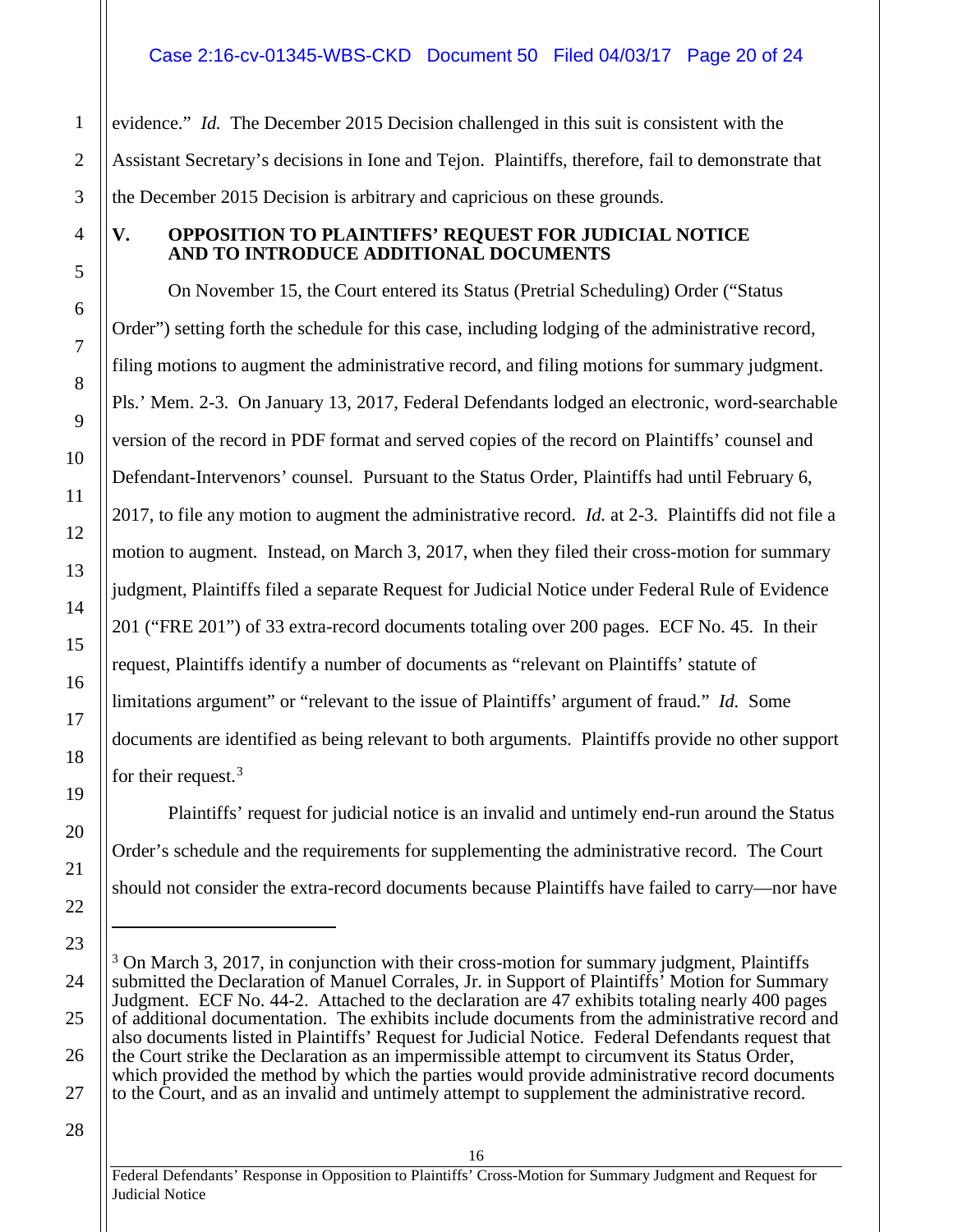#### Case 2:16-cv-01345-WBS-CKD Document 50 Filed 04/03/17 Page 21 of 24

they even tried to carry—their heavy burden of establishing an exception to APA's limit on judicial review. *See Fence Creek Cattle Co. v. U.S. Forest Serv.*, 602 F.3d 1125, 1131 (9th Cir. 2010). In cases that are brought under the APA, unlike other types of civil actions, the Court is not to act as a finder of fact when reviewing final agency action; rather the full administrative record that is compiled by the agency delineates the scope of judicial review. *Vt. Yankee Nuclear Power Corp.*, 435 U.S. at 549. Judicial notice is usually inappropriate under the APA because "[t]he fact finding capacity of the district court . . . is typically unnecessary to judicial review of agency decisionmaking." *Fla. Power & Light Co.*, 470 U.S. at 744. Instead, "courts are to decide, on the basis of the record the agency provides, whether the action passes muster under the appropriate APA standard of review." *Id.*

The United States Court of Appeals for the Ninth Circuit narrowly allows judicial notice of documents in APA cases only when the documents otherwise meet one of the record-review exceptions. *See Great Basin Mine Watch v. Hankins*, 456 F.3d 955, 975-76 (9th Cir. 2006); *Rybachek v. EPA*, 904 F.2d 1276, 1296 n.25 (9th Cir. 1990) (construing a motion for judicial notice as a motion to supplement the agency's administrative record). Put simply, "a party cannot circumvent the rules governing record supplementation by asking for judicial notice instead of supplementation . . . ." *Native Ecosys. Council v. Weldon*, 848 F. Supp. 2d 1207, 1228 (D. Mont. 2012), *vacated as moot*, No. CV-11-99-M-DWM, 2012 WL 5986475 (D. Mont. Nov. 20, 2012).

Plaintiffs provide no basis for supplementing the administrative record. Plaintiffs had ample opportunity to seek to supplement the administrative record, but chose not to do so. They cannot now seek to supplement the record under the guise of a FRE 201 request. Although Plaintiffs assert in the broadest terms that the extra-record documents are "relevant on" issues raised in their summary judgment motion, ECF No. 45, Plaintiffs make no attempt to explain how the documents are relevant or how their request meets any of the record-review exceptions. To the extent Plaintiffs attempt to argue that the extra-record documents are needed to correct the administrative record, the APA prohibits this. "Consideration of the evidence to determine the

28

1

2

3

4

5

6

7

8

9

10

11

12

13

14

15

16

17

18

19

20

21

22

23

24

25

26

27

Federal Defendants' Response in Opposition to Plaintiffs' Cross-Motion for Summary Judgment and Request for Judicial Notice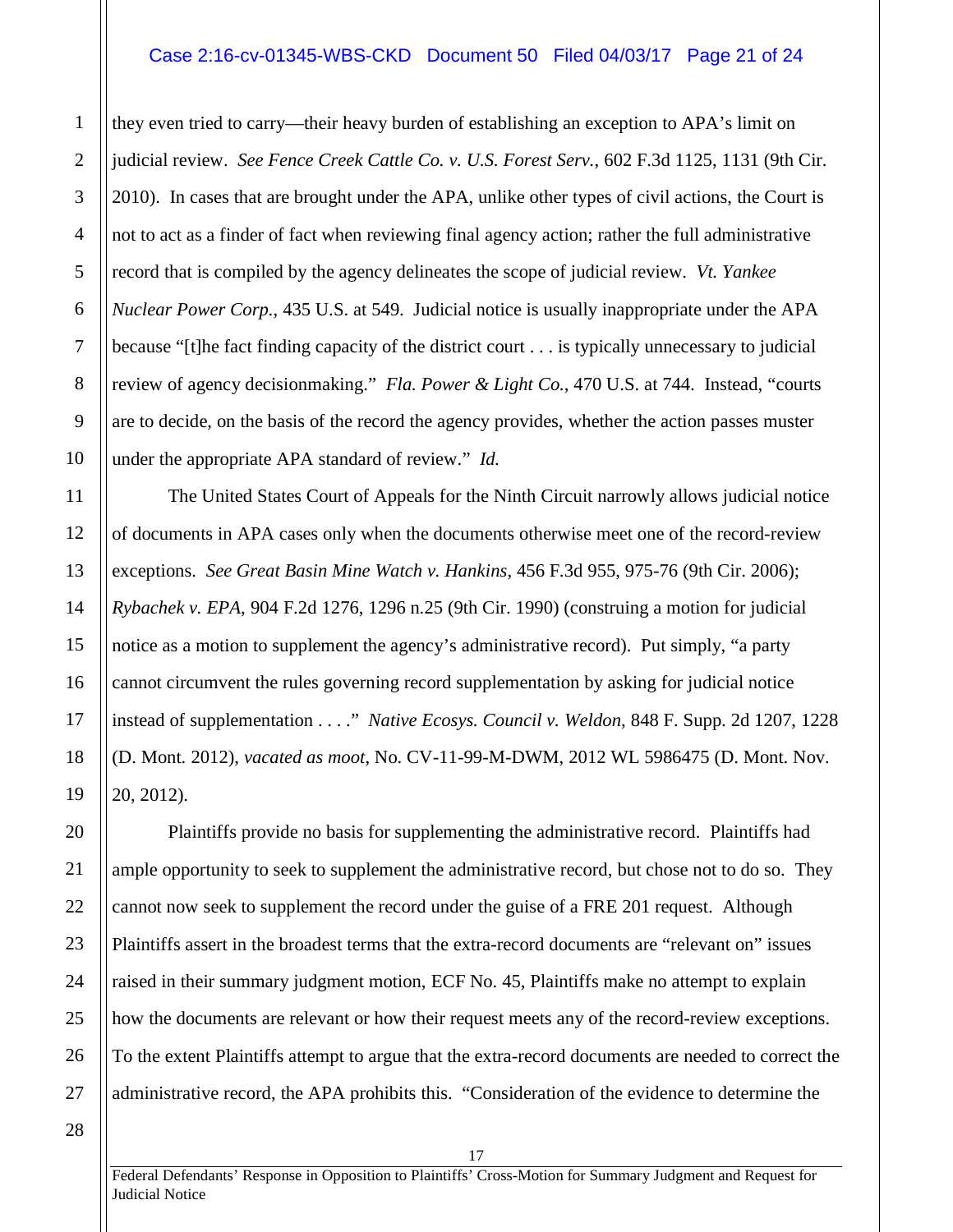#### Case 2:16-cv-01345-WBS-CKD Document 50 Filed 04/03/17 Page 22 of 24

correctness . . . of the agency's decision is not permitted . . ." *Asarco, Inc. v. EPA*, 616 F.2d 1153, 1160 (9th Cir. 1980); *Ctr. for Biological Diversity v. Fish & Wildlife Serv.*, 450 F.3d 930, 944 (9th Cir. 2006) (rejecting extra-record evidence because it was offered to advance "'a new rationalization . . . for attacking an agency's decision.'"); *see also San Luis & Delta-Mendota Water Auth. v. Jewell*, 747 F.3d 581, 603 (9th Cir. 2014) (same). Plaintiffs' request for judicial review should therefore be denied.

#### <span id="page-21-0"></span>**VI. CONCLUSION**

The December 2015 Decision is the result of the Assistant Secretary's careful and thorough analysis of the history of the Tribe, the administrative record, and the applicable law. The Assistant Secretary was guided by court decisions that have addressed the challenges Plaintiffs raise and also by the administrative record before him. The Assistant Secretary considered the relevant factors and articulated a rational connection between the facts found and the choices made. After his careful consideration, the Assistant Secretary properly found that the Tribe consists of more than five people and that the 1998 General Council is not the Tribe's valid representative. The December 2015 Decision is presumed to be valid, and Plaintiffs have shown no reason for the Court to deviate from this presumption. Rather, the Court should uphold the decision and find that it was not arbitrary and capricious, an abuse of discretion, or otherwise not in accordance with law. The Court should grant summary judgment in favor of Federal Defendants.

Respectfully submitted April 3, 2017

JEFFREY H. WOOD Acting Assistant Attorney General

*/s/ Jody H. Schwarz* JODY H. SCHWARZ Natural Resources Section Environment and Natural Resources Division United States Department of Justice P.O. Box 7611 Washington, D.C. 20044-7611

Federal Defendants' Response in Opposition to Plaintiffs' Cross-Motion for Summary Judgment and Request for Judicial Notice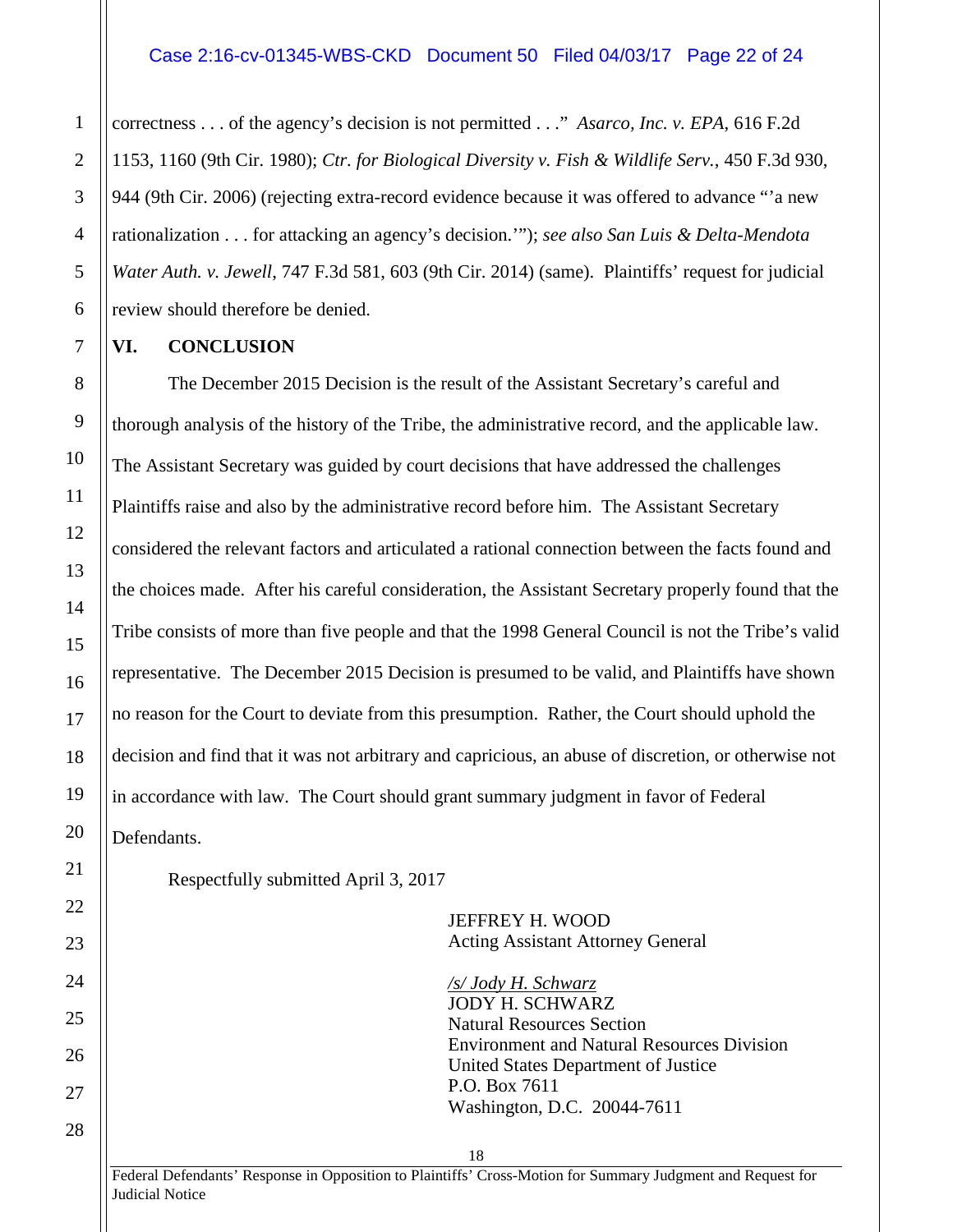| Case 2:16-cv-01345-WBS-CKD Document 50 Filed 04/03/17 Page 23 of 24 |  |  |  |
|---------------------------------------------------------------------|--|--|--|
|---------------------------------------------------------------------|--|--|--|

 Federal Defendants' Response in Opposition to Plaintiffs' Cross-Motion for Summary Judgment and Request for Judicial Notice Ph: (202) 305-0245 Fx: (202) 305-0506 jody.schwarz@usdoj.gov *Attorneys for Federal Defendants* Of Counsel: James Porter Office of the Solicitor United States Department of the Interior Washington, DC 20240